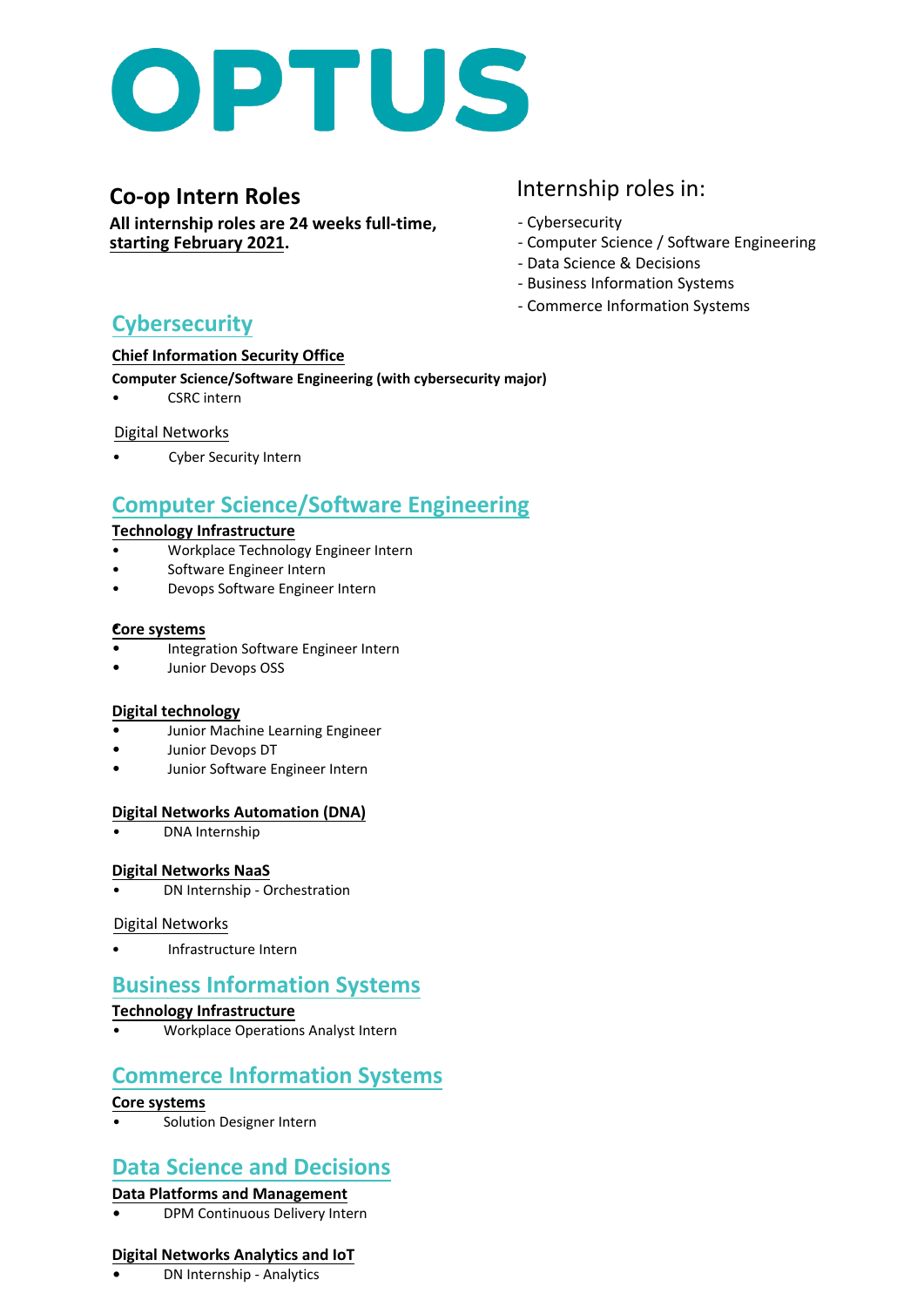#### **CYBERSECURITY INTERN**

The role will manage one of the three functions below:

- 1. CIS Standards Compliance:
	- a. Identify the applications to be assessed
	- b. Populate Compliance Evaluation for Sample Applications
	- c. Issue questionnaires to the application owners and assist owners in responding
	- d. Collate and review the responses
	- e. Identify gaps to the CIS standards
	- f. Derive gaps and suggest remediation plans
	- g. Life-cycle manage this ongoing annual task.
- 2. Internet Presence Security Risk:
	- a. Discover and owner identify the entities (URL Websites, MA Mobile Applications, WiFi Access, Social Media Handles)
	- b. Catalogue and risk assess the entities
	- c. Take down all orphan entities and erase their data
	- d. Improve the processes to ensure improved governance of the entities
	- e. Provide management report on the gaps along with the remediation plans
	- f. Life-cycle manage this ongoing annual task.
- 3. Threat Intelligence:
	- a. Gathering threat intelligence through research and subscription feeds.
	- b. Derive the threats appropriate for Optus and prepare reports for the Optus.
	- c. Work with relevant business and technology departments to agree on remediations and follow up on their implementations.
	- d. As proactive measures of threat management, work with relevant technology and business units in implementing the security best practices.
	- e. Manage BitSight reporting and remediation of the lapses across Optus in an ongoing basis

The individual must possess:

- Excellent analytical and problem-solving skills
- Good knowledge about Information Security and Cyber Risks
- Deep knowledge of cybersecurity practices, risk assessments and compliance activities
- In depth knowledge of risks assessment process
- Knowledge in driving compliance for ISMS or CIS standards or the like
- Good stakeholder management skills or team skills
- Strong research and recommendation skills
- Good skills in preparing and presenting management reports and dashboards
- Prior industry experience desirable but not essential.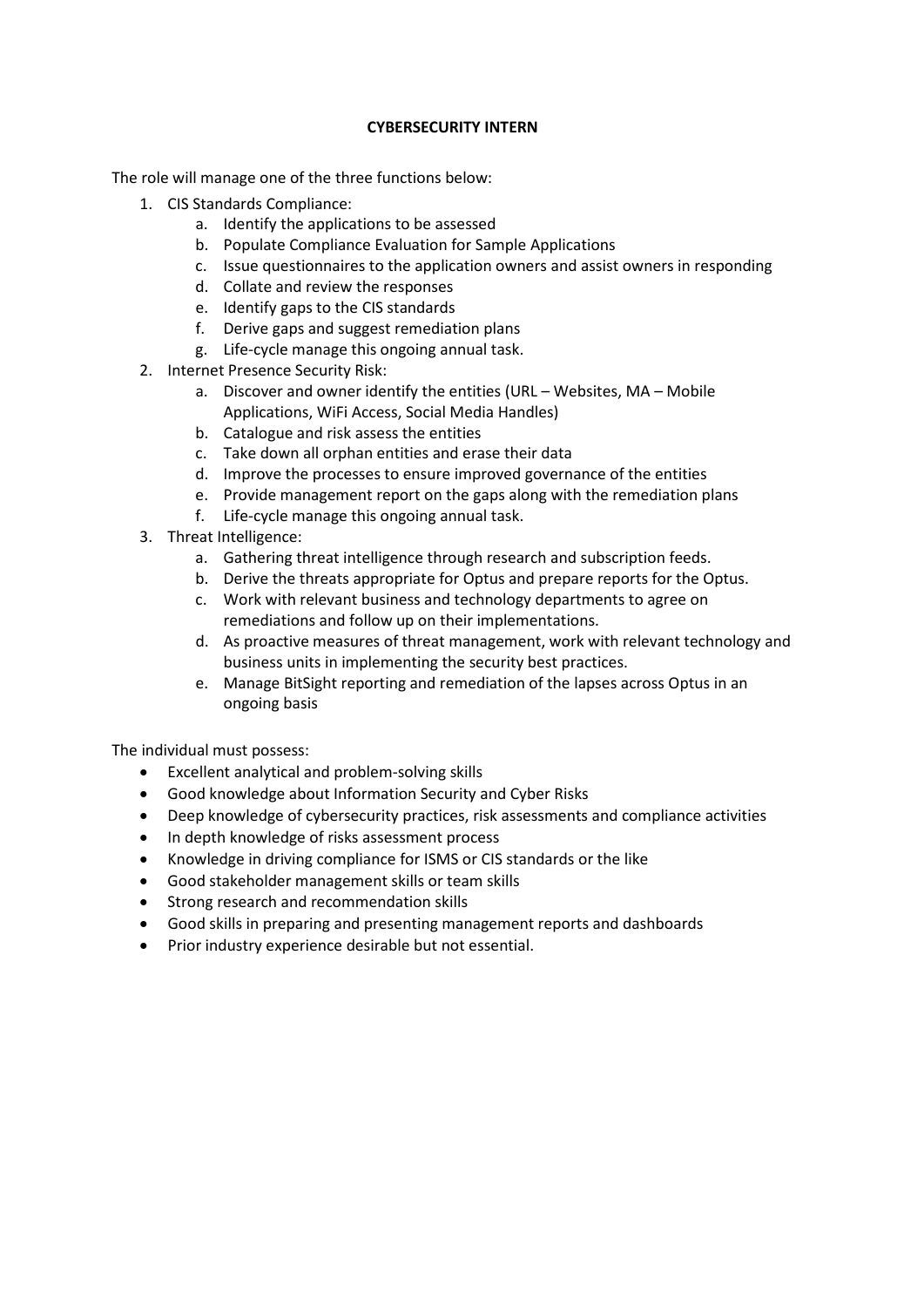| Role                                                       | <b>Cyber Security Internship</b>                                                                                                                                                                                                                                                                                                                                                                                                                                                                                                                                                                                                                                                                                                                                                                                                                                                                  |
|------------------------------------------------------------|---------------------------------------------------------------------------------------------------------------------------------------------------------------------------------------------------------------------------------------------------------------------------------------------------------------------------------------------------------------------------------------------------------------------------------------------------------------------------------------------------------------------------------------------------------------------------------------------------------------------------------------------------------------------------------------------------------------------------------------------------------------------------------------------------------------------------------------------------------------------------------------------------|
| <b>Team</b>                                                | <b>Corporate IP &amp; Security Operations</b><br><b>Optus Security Operations Centre "OSOC"</b>                                                                                                                                                                                                                                                                                                                                                                                                                                                                                                                                                                                                                                                                                                                                                                                                   |
| Key objectives<br>relating to Cyber Security<br>Internship | Project manage and on-board network systems and<br>$\bullet$<br>technologies into SIEM monitoring<br>Usage of advanced networking, security and systems skills<br>$\bullet$<br>to perform detailed analysis for security threats and<br>development of user case algorithms<br>Analyse and respond to escalated security events from<br>$\bullet$<br>incidents received within documented SLA.<br>Baseline threat detection devices for unique environments<br>$\bullet$<br>and customized telecommunications applications<br>Dev/Ops activities for development of multiple SIEM<br>$\bullet$<br>capabilities and API's to various other toolsets<br>Deliver documentation such as triage processes, play books<br>$\bullet$<br>and operations manuals for completed works                                                                                                                       |
| Key stakeholders<br>And Working Environment                | Reporting to Optus Security Operations manager and OSOC<br>٠<br>team<br>Networks and Group IT platform owners<br>٠<br><b>INFOSEC</b> team<br>$\bullet$<br>Networks and Group IT operational support staff<br>$\bullet$<br>Flexible working hours during core business hours between<br>$\bullet$<br>7am to 7pm                                                                                                                                                                                                                                                                                                                                                                                                                                                                                                                                                                                    |
| What you will learn in this<br>Internship                  | Optus Networks Security Operations "OSOC" performs all<br>aspects of cyber security to protect networks and customer<br>services from the threat landscape<br>You will achieve the following outcomes in this internship:<br>Working knowledge of tools used to work in NSOC<br>which include incident, change, knowledge, problem<br>management and the suite of technical security tools<br>Project management of systems into SIEM. This is called<br>SIEM On-boarding<br>Building technical expertise on a suite of technical tools<br>to detect, prevent, report on indicators of threat "loC"<br>Continual fine tuning and optimisation of threat<br>٠<br>detectors to protect Optus Networks and its customer<br>services<br>Throughout the internship you will be exposed to many<br>stakeholders for which you will be evangelising the<br>importance of cyber security controls, threat |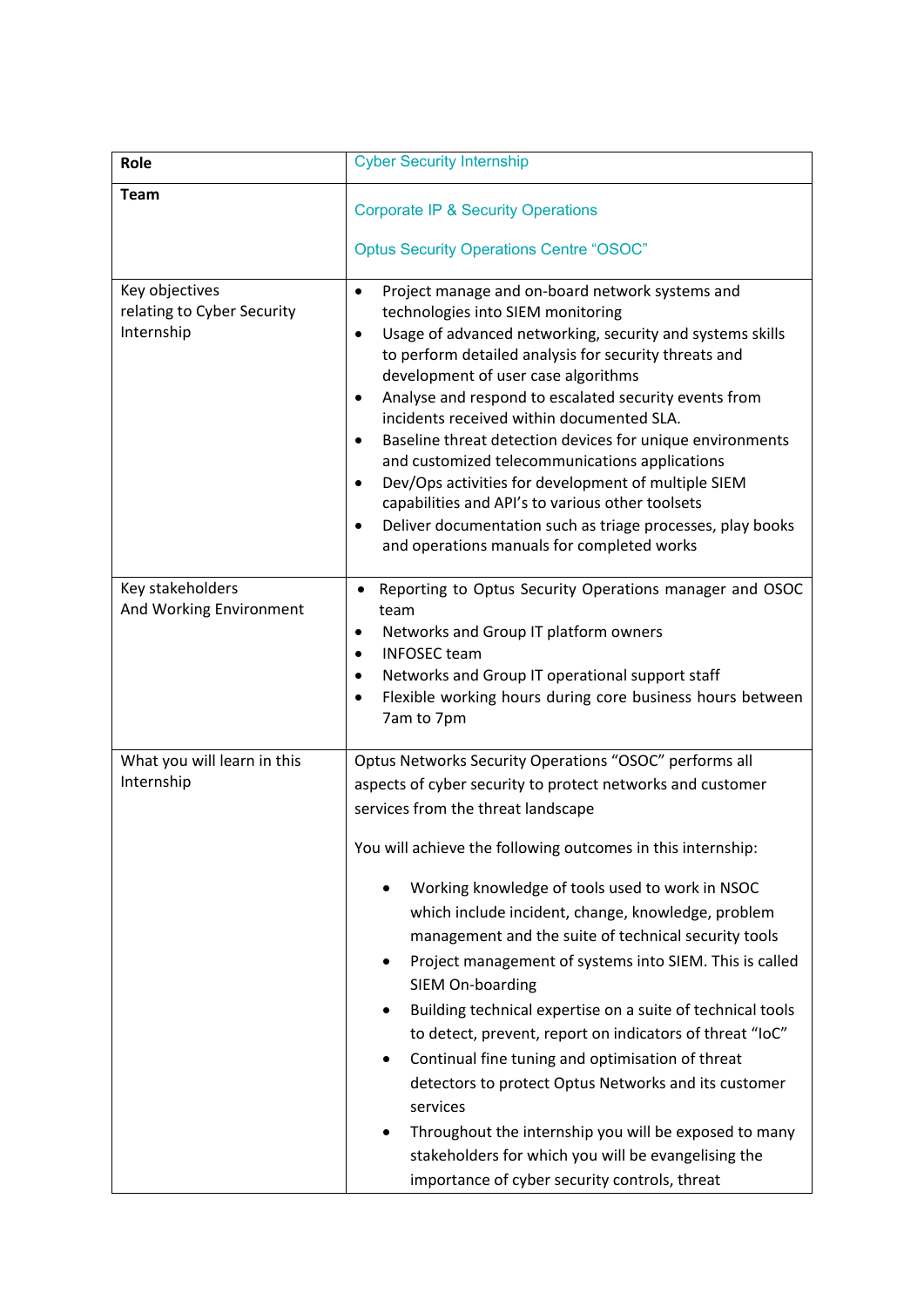|                                                            | prevention, policy, governance, compliance and<br>response<br>Perform a Business impact assessment detailing the<br>$\bullet$<br>impact of a disruptive incident, definition of required<br>timeframes for restoration of key processes, and actions<br>necessary for continuity of operations. Define basic<br>security requirements and operational procedures to<br>ensure network integrity, physical protection and<br>authorized access to the network<br>Create and maintain a collection of threat intelligence<br>from several sources<br>Collect and analyse multiple sources of data to identify<br>potential attacks<br>Integrate security in IoT implementation- privacy<br>٠<br>enhancing technologies, encryption monitoring for IoT<br>data, security standard for available platform, firewall<br>etc                                                                                                   |
|------------------------------------------------------------|--------------------------------------------------------------------------------------------------------------------------------------------------------------------------------------------------------------------------------------------------------------------------------------------------------------------------------------------------------------------------------------------------------------------------------------------------------------------------------------------------------------------------------------------------------------------------------------------------------------------------------------------------------------------------------------------------------------------------------------------------------------------------------------------------------------------------------------------------------------------------------------------------------------------------|
| Skills and attitude required                               | Enthusiasm and willingness to learn new concepts and meet<br>$\bullet$<br>new people.<br>Ability to think outside the square and be self-motivated.<br>٠<br>Can-do attitude - not afraid to fail - not afraid to take risks<br>٠<br>(calculated)<br>Understanding of the components that comprise a<br>٠<br>successful information security program<br>Familiarity with secure engineering principles, risk<br>٠<br>management, technical information security testing, and<br>classified environments<br>Understanding of security controls for common platforms<br>and devices, including Windows, Unix, Linux, Web<br>application vulnerabilities and network equipment<br>Technical understanding in incident response, computer<br>$\bullet$<br>forensics, malware analysis, development, or systems<br>administration<br>Some experience in capture the flag, red team/ blue team<br>٠<br>ethical hacking programs |
| <b>Key Business Competencies</b><br>which you will develop | Ability to build and manage relationships with variety of<br>$\bullet$<br>stakeholders - internal and external<br>Customer orientation and outcome focused<br>$\bullet$<br>Self-motivated and proactive<br>$\bullet$<br>Excellent analytical thinking and problem-solving skills<br>$\bullet$<br>Strong influencing skills<br>$\bullet$<br>Ability to perform under pressure<br>٠                                                                                                                                                                                                                                                                                                                                                                                                                                                                                                                                        |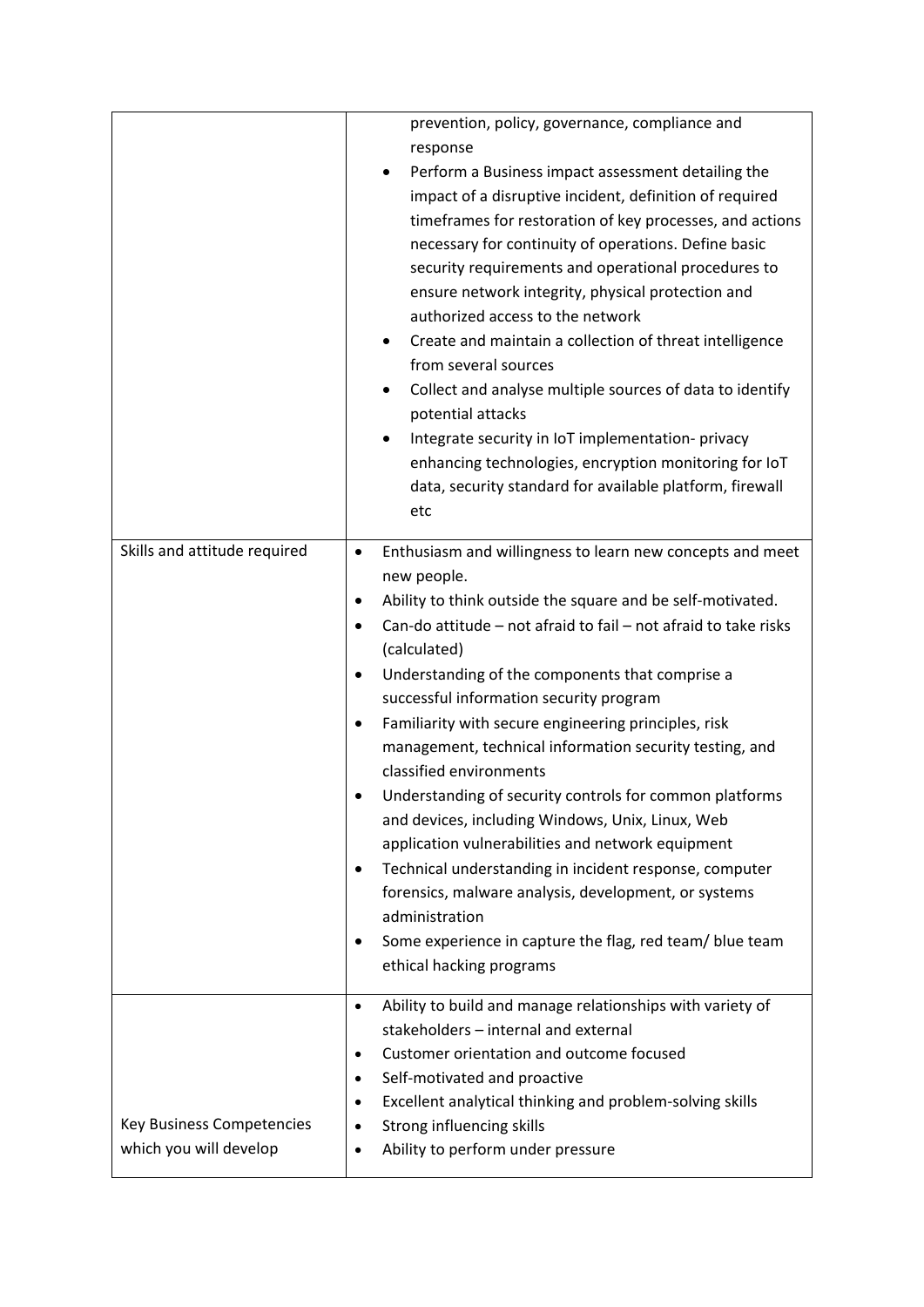|                                                                    | Ability to prioritise and handle multiple complex tasks under<br>$\bullet$<br>constant pressure<br>Autonomous and Well organised<br>$\bullet$<br>Flexibility in approach to problems                                                                                                                                                                                                                                                                                                                                                                                                                                                                                                                                                                                                                                                                                                                             |
|--------------------------------------------------------------------|------------------------------------------------------------------------------------------------------------------------------------------------------------------------------------------------------------------------------------------------------------------------------------------------------------------------------------------------------------------------------------------------------------------------------------------------------------------------------------------------------------------------------------------------------------------------------------------------------------------------------------------------------------------------------------------------------------------------------------------------------------------------------------------------------------------------------------------------------------------------------------------------------------------|
| Key Role Competencies and<br>success factors for Cyber<br>Security | Familiar with Information security best practices & network<br>$\bullet$<br>security architecture standards<br><b>Cyber Security Operations</b><br>$\bullet$<br>Working knowledge Unix / Linux operating systems<br>$\bullet$<br>Working knowledge of TCP/IP networking experience<br>$\bullet$<br>Working knowledge of packet interception security products<br>$\bullet$<br>Working knowledge of IP Tables/Packet filter firewalls<br>$\bullet$<br>Working knowledge of Scanning technologies<br>$\bullet$<br>Working knowledge of Log collection and analysis tools<br>$\bullet$<br>Working Knowledge of Authentication systems such as AD,<br>$\bullet$<br>LDAP, RADIUS and TACACS, DNS, Digital Signatures, content<br>filtering<br>Working knowledge of privileged user access controls<br>$\bullet$<br>Usage of Open source software to perform various cyber<br>$\bullet$<br>security related activities |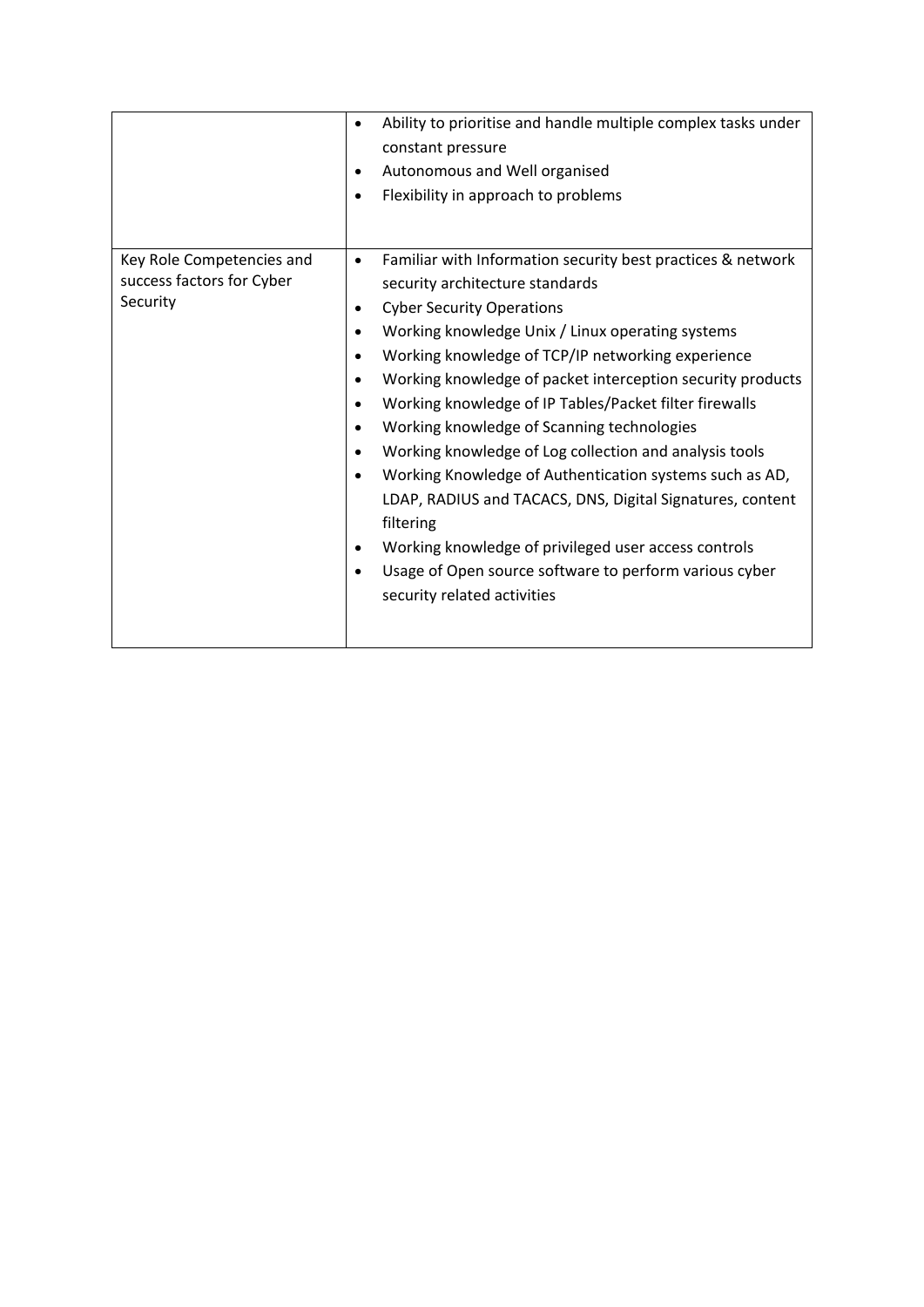| Role                                                              | <b>Digital Networks NaaS Interns</b>                                                                                                                                                                                                                                                                                                                                                                                                                                                                                                                                                                                                                                                                                                                                                                                                                                                                                                                                                                                                                                                                                       |
|-------------------------------------------------------------------|----------------------------------------------------------------------------------------------------------------------------------------------------------------------------------------------------------------------------------------------------------------------------------------------------------------------------------------------------------------------------------------------------------------------------------------------------------------------------------------------------------------------------------------------------------------------------------------------------------------------------------------------------------------------------------------------------------------------------------------------------------------------------------------------------------------------------------------------------------------------------------------------------------------------------------------------------------------------------------------------------------------------------------------------------------------------------------------------------------------------------|
| <b>Team</b>                                                       | <b>Digital Platforms</b>                                                                                                                                                                                                                                                                                                                                                                                                                                                                                                                                                                                                                                                                                                                                                                                                                                                                                                                                                                                                                                                                                                   |
| Key objectives<br>relating to Digital Networks<br>NaaS Internship | API development towards the 5G network systems to build<br>$\bullet$<br>Networks-as-a-Service capability<br>Creating industry standard data models and its optimisation<br>٠<br>from the perspective of large-scale automation<br>Using existing mobile networks data to answer business<br>$\bullet$<br>questions in original new ways<br>Using a range of provided SDK and tools linked to coding<br>$\bullet$<br>development environments (such as gitlab, jupyter<br>notebooks, python, docker containers, automation tools)<br>Deliver documentation for the completed tasks<br>$\bullet$<br>Various Dev/Ops activities linked to the model execution<br>٠<br>platform                                                                                                                                                                                                                                                                                                                                                                                                                                                |
| Key stakeholders<br>And Working Environment                       | <b>Networks</b><br>$\bullet$<br>Digital Networks Core Engineering<br>٠<br>Digital Networks Digital Platforms<br>٠<br><b>Optus Business</b><br>$\bullet$<br><b>Optus Consumer Living Networks</b><br>$\bullet$<br>Flexible working hours during core business hours between<br>٠<br>7am to 7pm                                                                                                                                                                                                                                                                                                                                                                                                                                                                                                                                                                                                                                                                                                                                                                                                                              |
| What you will learn in this<br>internship                         | The Digital Platforms in Digital Networks focuses on building the<br>next generation platforms towards networks digitalisation.<br>Within the Digital Platforms, you will be working on Networks-<br>as-a-Service systems that simplifies the complexities of<br>Networks making network functions consumable and reusable<br>as APIs. You will be exposed to various topics ranging from API<br>development towards the 5G Core Network, Transport Network<br>and Assurance systems. You will be using cutting edge<br>technologies in 5G network slicing using SDKs and tools in a joint<br>development framework with Optus vendors.<br>You will achieve the following outcomes in this internship:<br>Understand the mobile data ecosystem<br>Hands on experience in API development using industry<br>٠<br>best practices and industry standards.<br>Hands on experience in creating E2E 5G slicing model<br>٠<br>and the automation processes around it<br>Hands on experience in working with microservices<br>Understand of some of the core business problems<br>where mobile networks data can make a big impact |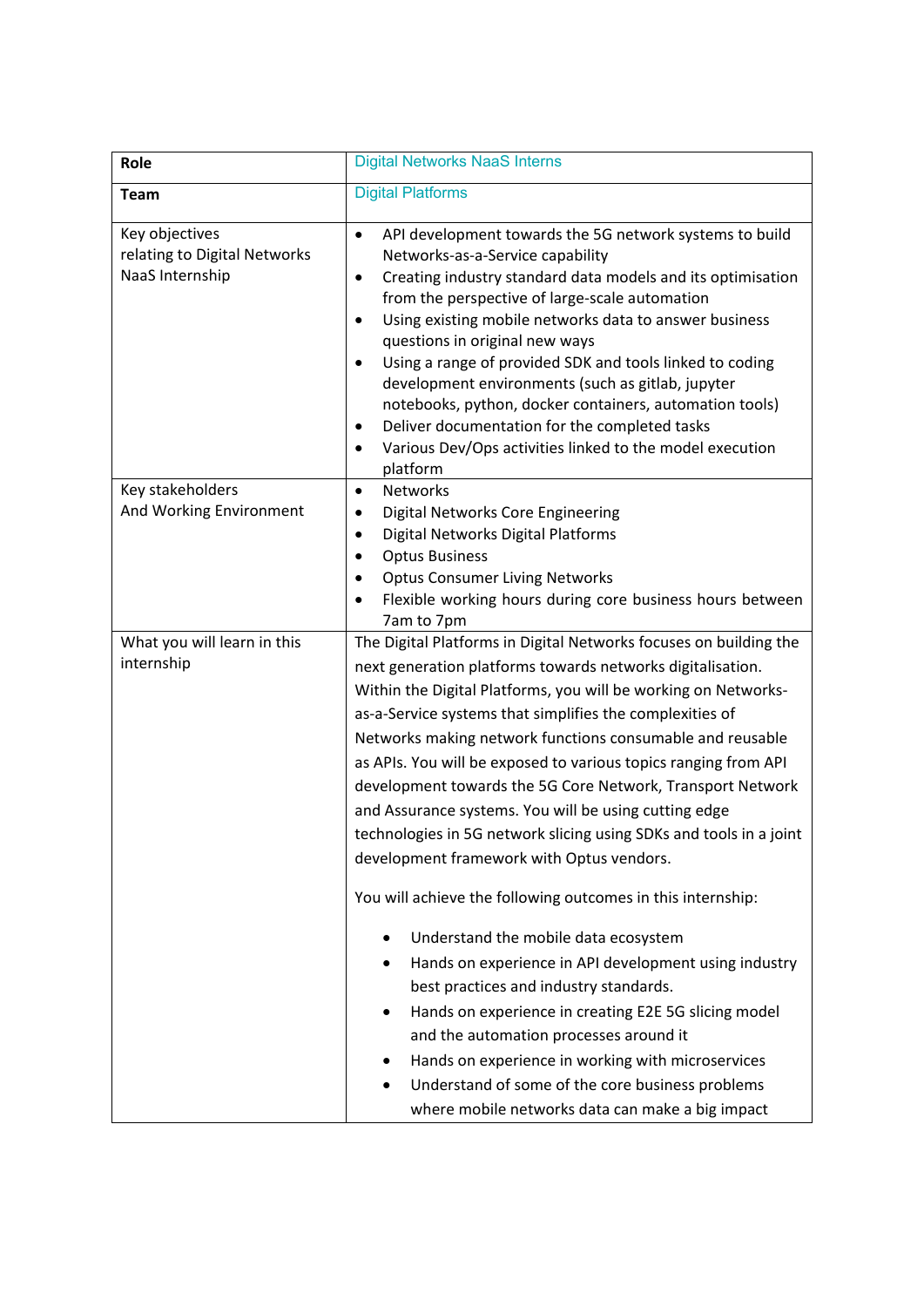|                                                            | Interaction with the other 5G orchestration-related<br>$\bullet$<br>functions across the business including Consumer Living<br><b>Networks</b>                                                                                                                                                                                                                                                                                                                                                                                                                                       |
|------------------------------------------------------------|--------------------------------------------------------------------------------------------------------------------------------------------------------------------------------------------------------------------------------------------------------------------------------------------------------------------------------------------------------------------------------------------------------------------------------------------------------------------------------------------------------------------------------------------------------------------------------------|
| Skills and attitude required                               | Problem solving skills and curiosity to explore and<br>$\bullet$<br>understand underlying phenomena<br>Enthusiasm and willingness to learn new concepts and meet<br>$\bullet$<br>new people<br>Ability to think outside the box and be self-motivated<br>$\bullet$<br>Can-do attitude - not afraid to fail - not afraid to take risks<br>$\bullet$<br>(calculated)<br>Fluency in at least one commonly used programming<br>language, basic Python skills required, Java skills welcomed                                                                                              |
| <b>Key Business Competencies</b><br>which you will develop | Ability to build and manage relationships with variety of<br>$\bullet$<br>stakeholders - internal and external<br>Customer orientation and outcome focused<br>$\bullet$<br>Self-motivated and proactive<br>$\bullet$<br>Analytical thinking and problem-solving skills<br>$\bullet$<br>Strong influencing skills<br>$\bullet$<br>Ability to perform under pressure<br>$\bullet$<br>Ability to prioritise and handle multiple complex tasks under<br>$\bullet$<br>constant pressure<br>Autonomous and Well organised<br>$\bullet$<br>Flexibility in approach to problems<br>$\bullet$ |
| Key Role Competencies and<br>success factors               | Having a Data & Automation mindset<br>$\bullet$<br>Programming skills in Python + one other programming<br>$\bullet$<br>language, Java experience welcomed<br>Understanding of basic telco concepts<br>$\bullet$<br>Understanding of Containerised environments, APIs, basic<br>$\bullet$<br>linux environment                                                                                                                                                                                                                                                                       |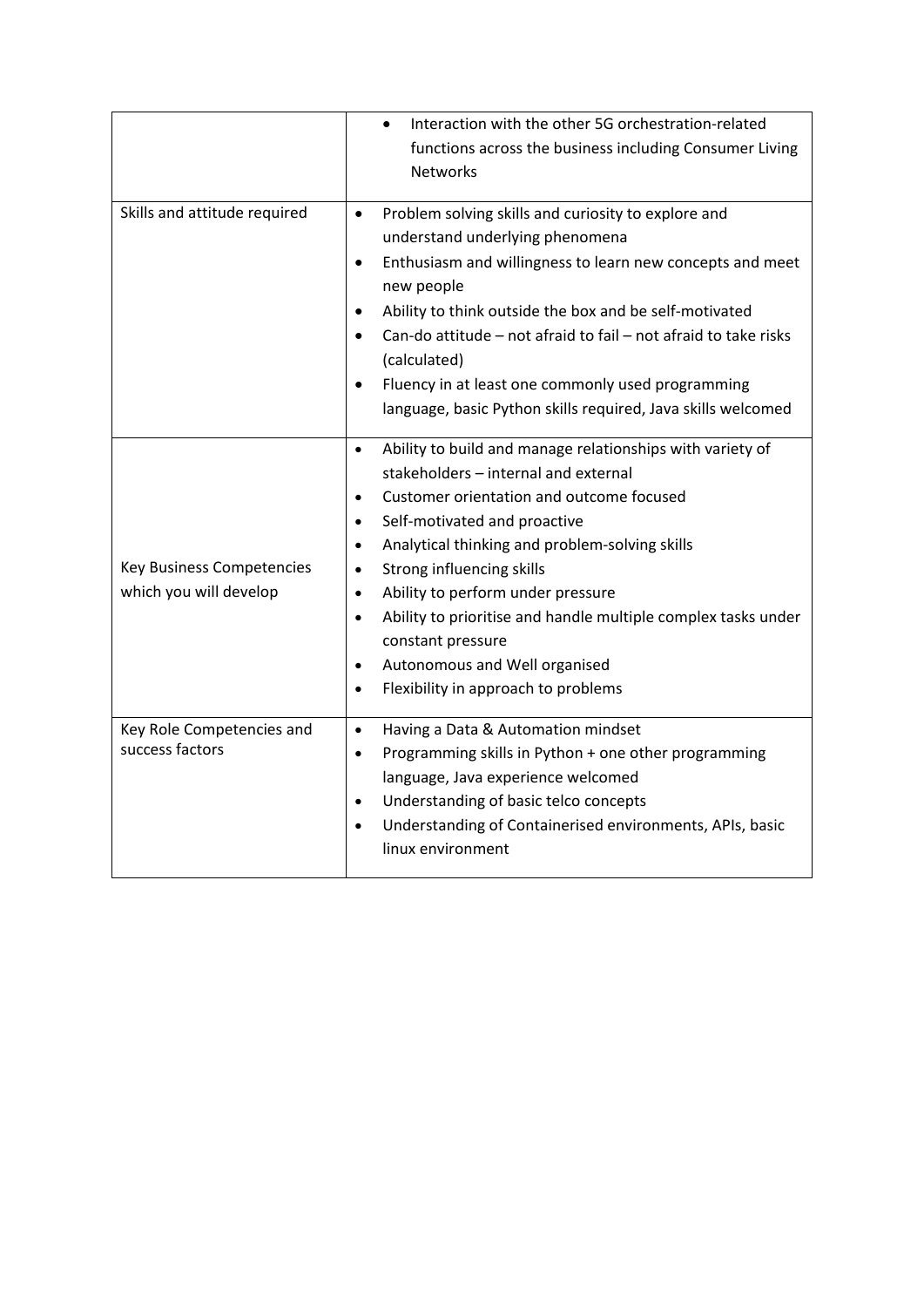| Role                                                                    | <b>Digital Networks Automation Internship</b>                                                                                                                                                                                                                                                                                                                                                                                                                                                                                                                                                                                                                                                                                                                                                                                                                                                                                                                                                                             |
|-------------------------------------------------------------------------|---------------------------------------------------------------------------------------------------------------------------------------------------------------------------------------------------------------------------------------------------------------------------------------------------------------------------------------------------------------------------------------------------------------------------------------------------------------------------------------------------------------------------------------------------------------------------------------------------------------------------------------------------------------------------------------------------------------------------------------------------------------------------------------------------------------------------------------------------------------------------------------------------------------------------------------------------------------------------------------------------------------------------|
| <b>Team</b>                                                             | <b>VSSD</b>                                                                                                                                                                                                                                                                                                                                                                                                                                                                                                                                                                                                                                                                                                                                                                                                                                                                                                                                                                                                               |
| Key objectives<br>relating to Digital Networks<br>Automation Internship | Project manage and on-board network systems and<br>$\bullet$<br>technologies into DNA<br>Using a range of tools such as gitlab, ansible tower, vault,<br>$\bullet$<br>harbor, nexus repository to develop automation use cases<br>Deliver documentation for processes, playbooks and<br>٠<br>operational manuals for completed tasks.<br>Dev/Ops activities for development of capabilities within the<br>$\bullet$<br>network space and other API's to various other toolsets                                                                                                                                                                                                                                                                                                                                                                                                                                                                                                                                            |
| Key stakeholders<br>And Working Environment                             | Reporting to VSSD manager and VSSD Team<br>$\bullet$<br>Networks platform owners<br>٠<br>Networks Engineering staff<br>٠<br>Networks Operational support staff<br>٠<br>Flexible working hours during core business hours between<br>$\bullet$<br>7am to 7pm                                                                                                                                                                                                                                                                                                                                                                                                                                                                                                                                                                                                                                                                                                                                                               |
| What you will learn in this<br>internship                               | Optus Voice Signalling and Design "VSSD" performs Detailed<br>Design, Testing and Implementation for Consumer/ Digital Life/<br>ICT products, solutions and customers in the Optus Switching<br>and Mobile Data network with a highlighted focus in<br>Automation.<br>You will achieve the following outcomes in this internship:<br>Working knowledge of the tools used within VSSD in the<br>network elements<br>Working knowledge and experience in the configuration<br>and manipulation of network platform data, network<br>signalling data and network routing data<br>Throughout the internship you will be exposed to many<br>stakeholders for which you will be evangelising the<br>importance of automation and the devops way of<br>working.<br>Working knowledge of automation skills and enhanced<br>programming skills to aid in automation<br>Working knowledge of signalling / switching / data<br>technologies with the ability to automate network<br>designs and network configurations in production |
| Skills and attitude required                                            | Enthusiasm and willingness to learn new concepts and meet<br>$\bullet$<br>new people.<br>Ability to think outside the square and be self-motivated.<br>$\bullet$                                                                                                                                                                                                                                                                                                                                                                                                                                                                                                                                                                                                                                                                                                                                                                                                                                                          |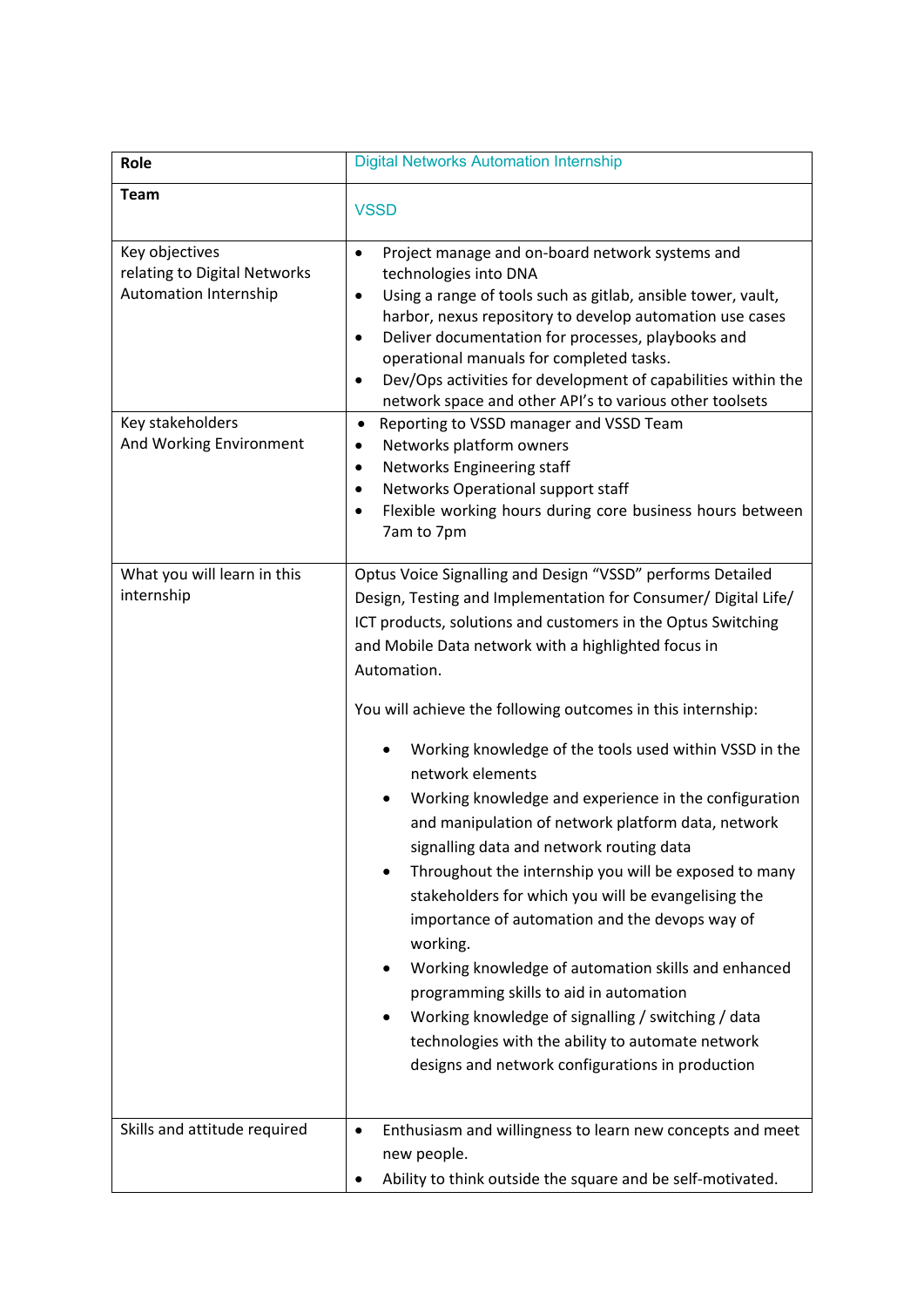|                                                            | Can-do attitude - not afraid to fail - not afraid to take risks<br>$\bullet$<br>(calculated)<br>Understanding of common platforms and devices, including<br>Windows, Unix, Linux, Web application and network<br>equipment                                                                                                                                                                                                                                                                                                                                                     |
|------------------------------------------------------------|--------------------------------------------------------------------------------------------------------------------------------------------------------------------------------------------------------------------------------------------------------------------------------------------------------------------------------------------------------------------------------------------------------------------------------------------------------------------------------------------------------------------------------------------------------------------------------|
| <b>Key Business Competencies</b><br>which you will develop | Ability to build and manage relationships with variety of<br>$\bullet$<br>stakeholders - internal and external<br>Customer orientation and outcome focused<br>$\bullet$<br>Self-motivated and proactive<br>$\bullet$<br>Excellent analytical thinking and problem-solving skills<br>$\bullet$<br>Strong influencing skills<br>٠<br>Ability to perform under pressure<br>$\bullet$<br>Ability to prioritise and handle multiple complex tasks under<br>$\bullet$<br>constant pressure<br>Autonomous and Well organised<br>٠<br>Flexibility in approach to problems<br>$\bullet$ |
| Key Role Competencies and<br>success factors for VSSD      | Having a DevOps mindset<br>$\bullet$<br>Programming skills in Python, Node JS, Bash<br>$\bullet$<br>Understanding of API and RESTful interface<br>$\bullet$<br>Understanding of Containerised environments and<br>٠<br>Kubernetes<br>Understanding of Ansible and Ansible Tower<br>$\bullet$<br>Understanding of data formats such as JSON, XML<br>$\bullet$<br>Understanding of the DevOps lifecycle including tools<br>$\bullet$<br>related such as gitlab, vault, harbor, nexus.                                                                                            |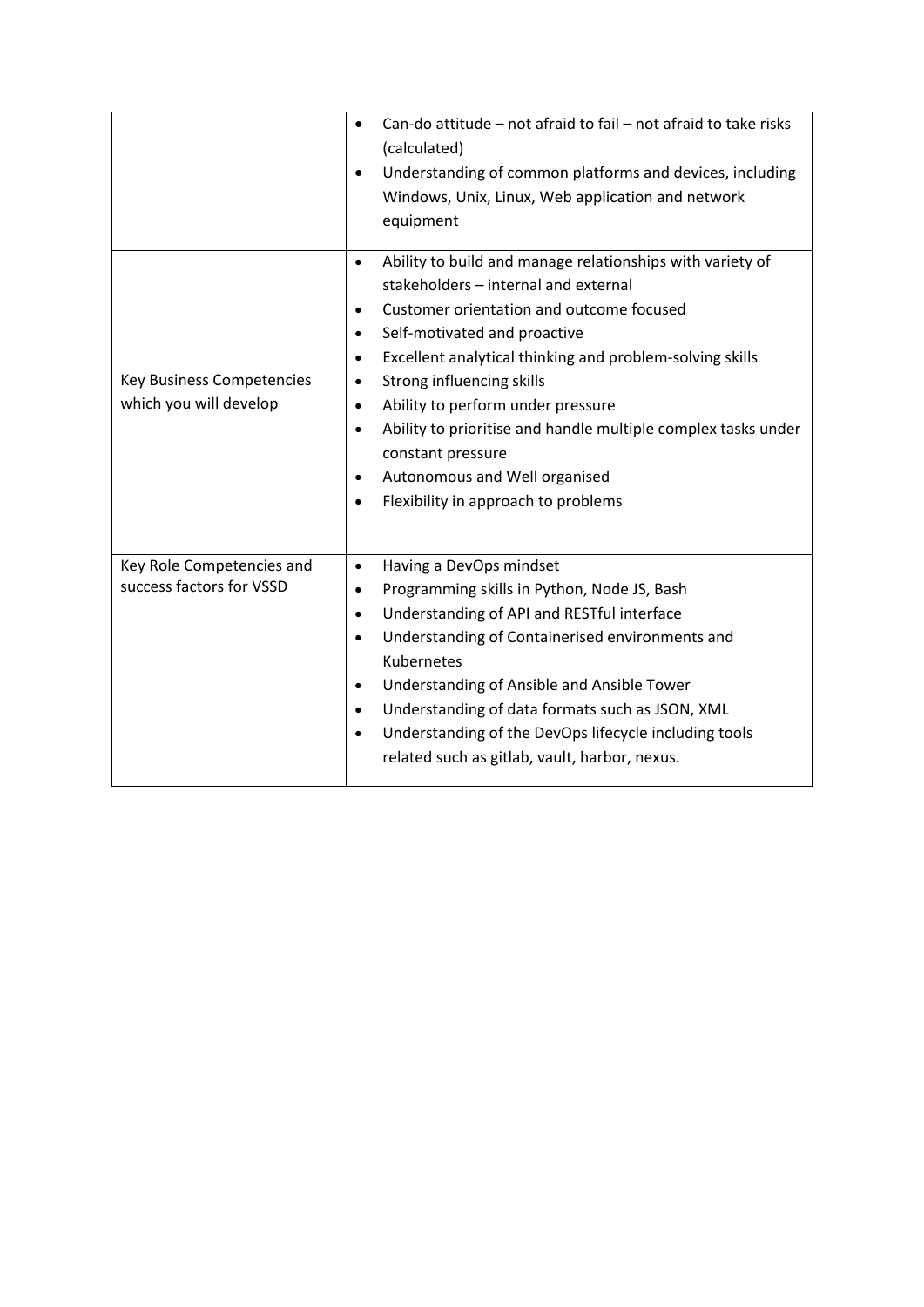

# JD for Intern - Software Engineer/BIS

## **Description**

The candidate will be in a hands-on role in building and integration of Optus Technical Facility Capacity Management systems and into the Engineering Panning System (ASIMOV)) platform. The candidate will play an active role in gathering of business requirements and participate in the design and development of new capabilities and integration of the Technical Facility inventory (space, power and cooling). Ensuring these are captured in ASIMOV system are effectively monitored and alerted.

## Roles & Responsibilities

- Learn the processes, functional and software capability systems and tools used to manage the technical floor space, power, interconnect fibre and cooling systems, including different module descriptions (PDU, TPDU, UPS, Battery).
- Participate in the requirement analysis and consolidation of Facilities AOP capital works program requirements. Consolidate, evaluate, present and ratify the facility space and power demand forecast from all Engineering Platforms to be input for the AOP
- On-going support and management of the existing facility inventory and management systems and tools within BIE.
- Consolidation and reconciliation/streamlining of databases and spreadsheets currently used in BIE for planning purposes and integrate with ASIMOV automation system.
- Development of new tools and assessment of databases to be moved into engineering support environment, ASIMOV.
- Manage and upgrade internal web pages for BIE
- Standardisation and automation of reporting dashboards for space, power and mechanical plant utilisation.
- Consolidate and publish report on capacity utilisation for all elements of space, power and mechanical plant in technical facilities.
- Participate in the development and testing of a new heat extraction and air flow infrastructure to support the newly introduced high density standard racking equipment as part of the Facilities Future Mode of Operations.
- Learn and understand life cycle management processes and planning as part of the Building Operation & Maintenance Management of Exchanges/FANS/CEV

- Real passion for data, new data technologies, and discovering emerging solutions to the company's growing data needs
- Experience with NetBox
- Understanding of database technologies (Oracle, MS SQL)
- Understanding of Application Servers (Weblogic)
- Understanding of monitoring tools
- Good Communication and presentation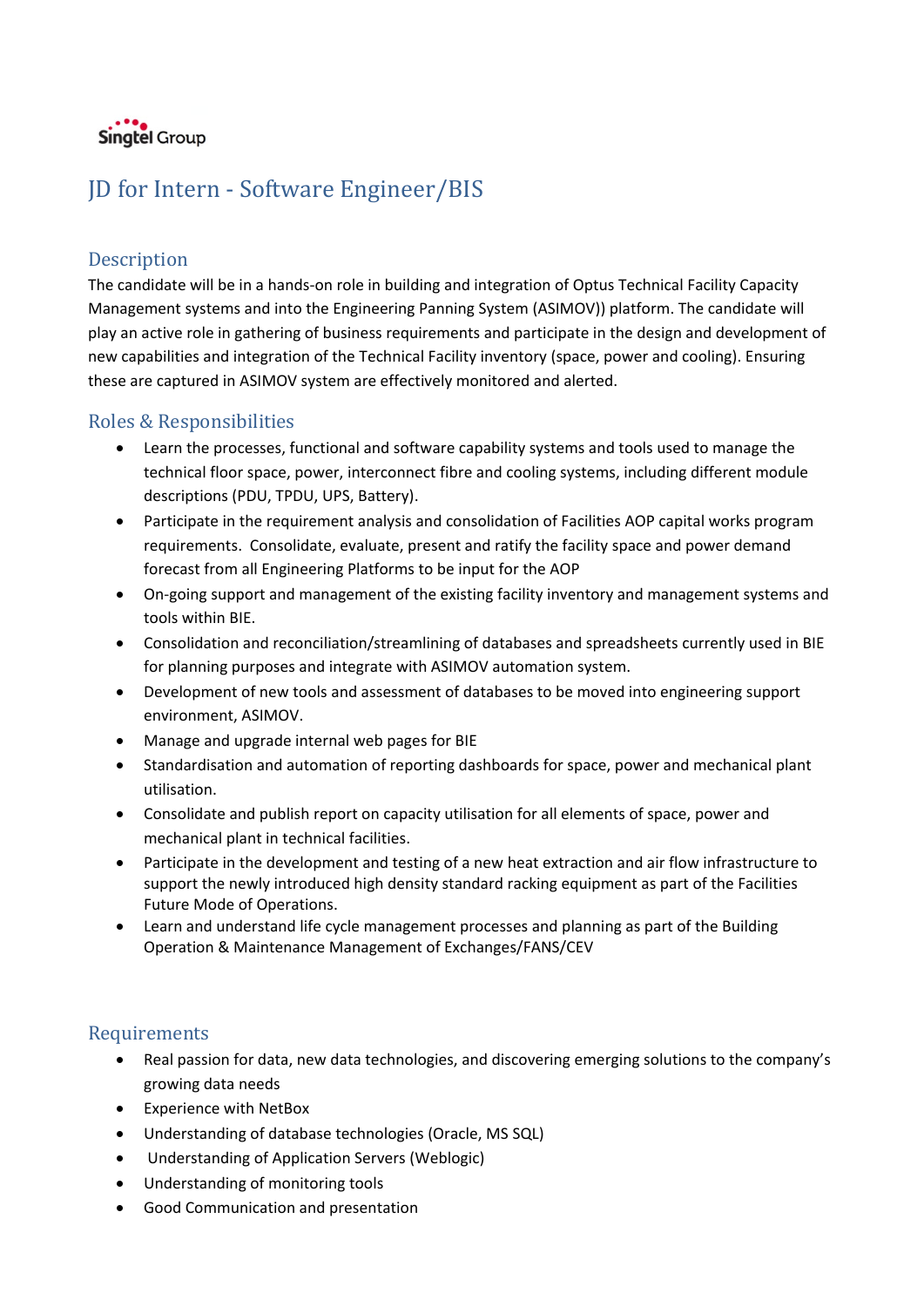

# JD for Software Engineer (Intern)

## Description

The candidate will be in a hands-on role in building and maintaining Openshift/Kubernetes container platforms and their integration with other tools such as Dynatrace AI ops and Log Analytics (ELK) platform. The candidate will play an active role in the gathering of business requirements, design and development of new capabilities to ensure we have the highest level of automation that also meets business requirements and delivers sustainable competitive advantage to the organisation.

## Roles & Responsibilities

- Examine and research the latest Cloud and Container technology and make recommendations on how to improve internal systems. Focus technologies are AI operations and kubernetes container orchestration.
- Complete all required training courses within the allocated timeframes.
- Maintain key internal systems and services. E.g. Version Control, System conformance, Knowledge support, release and deployment systems.
- Liaise with stakeholders such as internal and external development teams, and relevant IT teams ensuring ensure all stakeholders are considered and are informed of issues and risks in production.
- Follow Change Management processes and procedures ensuring all necessary documentation is completed in necessary timeframes.
- Maintain container platform systems and make recommendations for improvements to those systems. Write code and change config to facilitate the improvements.
- Resolve incidents within SLA's. This will be measured by the IT fault management reporting systems.
- Maintain security to above industry standards.

- Experience with Linux
- Experience with Kubernetes, docker, rancher or openshift
- Software development experience. Java experience an advantage.
- Experience in software code management using tools such as GIT
- Strong documentation experience
- A strong passion to explore new technology.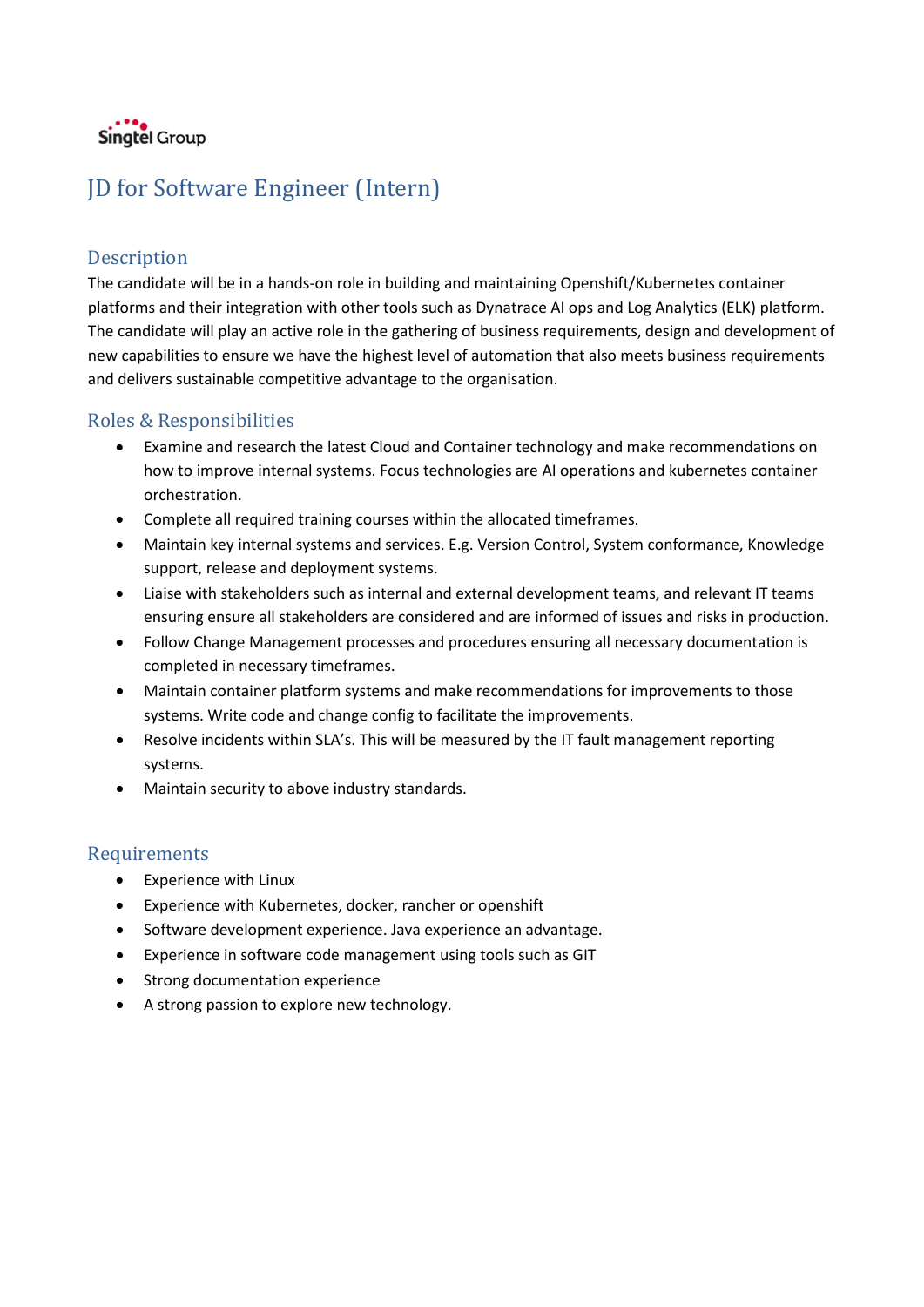

# JD for Integration Software Engineer (Intern)

### Description

The candidate will be in a hands-on role in building and maintaining Optus IT Core System Integration platform. The candidate will be positioned in Operation area for at least 2 months with under guidance of senior engineers, with hands on experience to understand the platform structure. The candidate will then be deployed in delivery team for full software development cycle, where to involve Impact Analysis, HL solution, low level design, and development.

### Roles & Responsibilities

Operation:

- Work closely with senior ops engineers and vendors on daily operation tasks problem tickets, majors, change management and governance
- Contribute new ideas on new initiatives
- Involve in R&D initiatives, from idea inception to delivery

#### Delivery:

- Work closely with Solution Architects in Impact Assessment process, and gather business requirements, and deliver HL solution proposal. Solution presentation will be part of the activities
- Cross domain solution consultations
- Oversee and provide technical supports to projects during all project phases
- Delivery HL and LL solution designs
- Code review and system test report review
- Work with project manager to remove all big rocks within project
- Oversee the production deployments

- Highly proactive with positive mindset
- Strong listening skill and willingness to learn and take challenge
- Able to work under pressure
- Experience in Java
- Experience in version control, Nexus and other software development tools
- Experience in Perl and other scripting language is a plus
- Understand infrastructure and networking is high desirable
- Experience with CICD, container platform technology is a bonus
- Strong documentation and presentation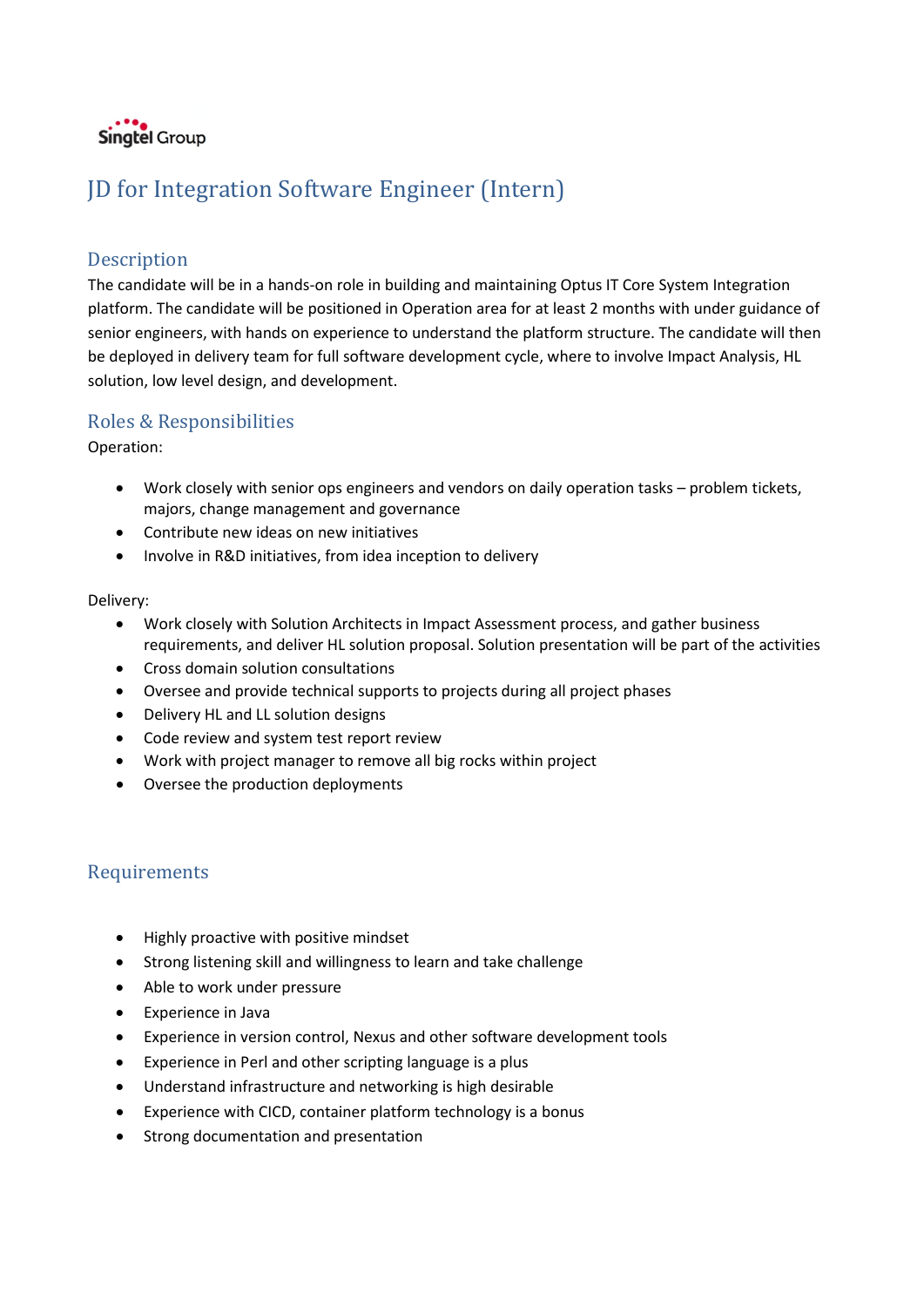

# JD for Devops Engineer DT (Intern)

### Description

The candidate will be in a hands-on role in developing and maintaining operations of Consumer hybrid cloud IT infrastructure. The candidate will play an active role in the design and development of new and existing capabilities and integrations to ensure Optus systems are designed securely, automated, and monitored effectively.

### Roles & Responsibilities

- Development and modification of code to generate practical outcomes using inputs from existing Optus systems
- Contribute to the implementation of new systems required to fulfil deliverables not met by existing systems
- Delivery of infrastructure as code, within agreed scope
- Automate and continuously improve processes
- Provide a close working relationship with team members
- Follow and improve software development processes, including agile processes
- Maintain code quality (high stability, readability, low defect)

- Understanding of what DevOps mindset and culture are and the benefits they provide
- Software development understanding relating to AWS (Amazon Web Services) and/or GCP (Google Cloud Platform)
- Preferable knowledge on automation using CI/CD tools
- Knowledge of source code management tool "git" or similar
- Knowledge of bash and python programming
- Exposure to Atlassian tools such as Jira, Confluence, Bamboo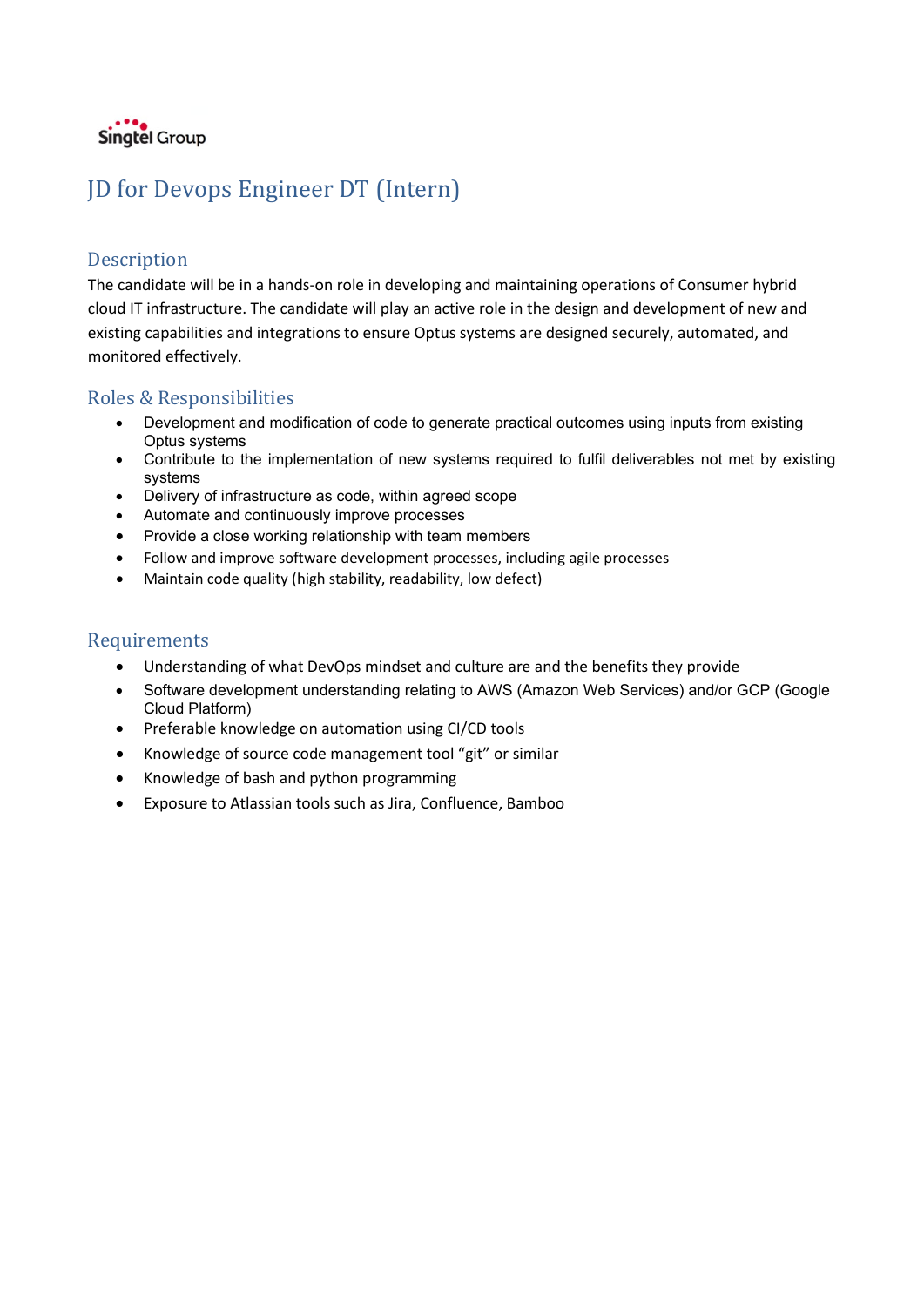

# JD for Devops Engineer OSS (Intern)

### Description

The candidate will be in a hands-on role in developing and maintaining operations of Optus IT OSS platform. The candidate will play an active role in operations monitoring, incident management, design and development of new capabilities and integrations to ensure Optus IT OSS systems are designed, changes implemented and the systems are monitored effectively

### Roles & Responsibilities

- Development and modification of code to generate practical outcomes using inputs from existing Optus systems
- Contribute to the implementation of new systems required to fulfil deliverables not met by existing systems
- Delivery of software applications and development of high quality, within agreed scope
- Provide a close working relationship with team members
- Follow and improve software development processes, including agile processes
- Support production incidents based on priority and urgency
- Maintain code quality (high stability, readability, low defect)

- Software development understanding relating to Java Enterprise (minimum of Java 7/ J2EE), PL/SQL, DBMS, Javascript, Python, Linux, Oracle
- Preferable knowledge on automation using CI/CD tools JENKINs, ANSIBLE, MAVEN, GITHUB
- Preferable knowledge on WIKI, Confluence, JIRA and Opensource tools
- Ability to work autonomously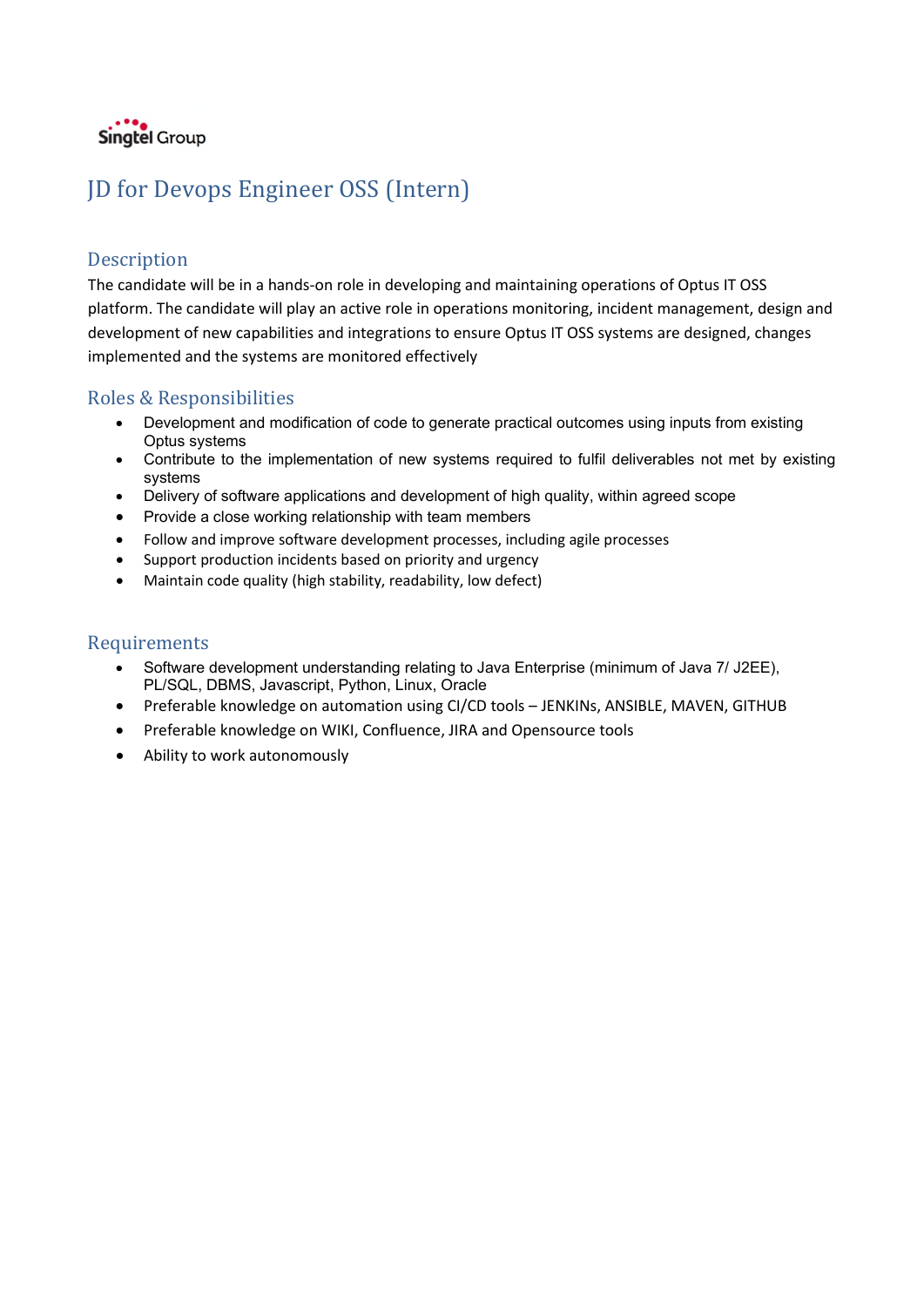

# JD for Machine Learning Engineer (Intern)

### Description

The candidate will be in a hands-on role in developing, maintaining and continuously optimising and tuning NLP performance for Optus Assistant (Chatbot). The candidate will play an active role understanding customer transcripts, intents and provide utterances and training phrases to improve intent accuracy.

### Roles & Responsibilities

- Maintain the current NLP ML algorithms with existing ML frameworks (Sklearn, NLTK, Spacy and etc).
- Develop and maintain data pipeline for our existing AI/ML applications within agreed scope.
- Provide a close working relationship with team members.
- Follow and improve software development processes, including agile processes

- Computer Science, math, statistics or related courses.
- Software development understanding in Python, SQL.
- Preferable knowledge on Google BigQuery, DialogFlow.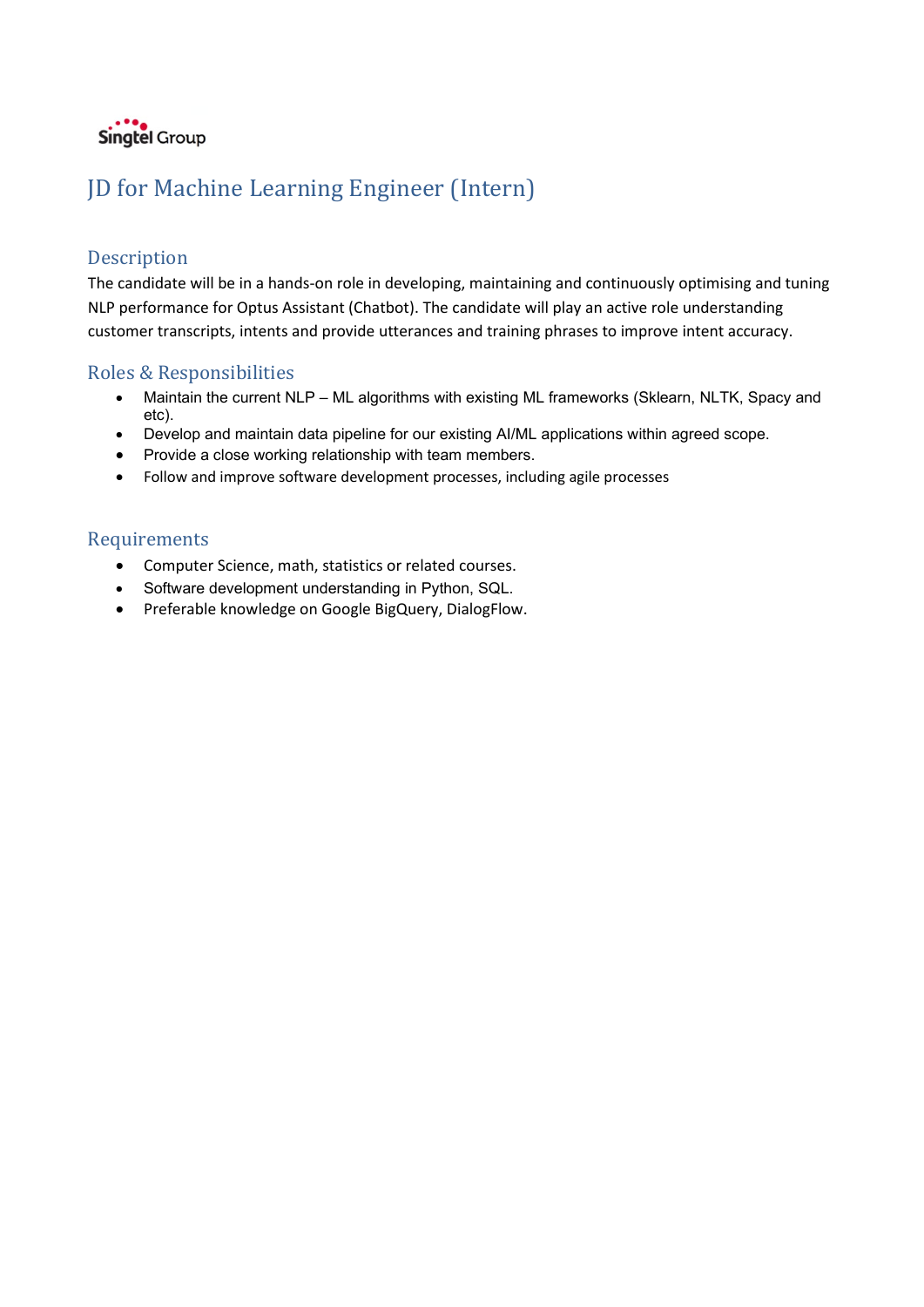

# JD for Junior Software Engineer (Intern)

## Description

The candidate will be in a hands-on role in building and maintaining Optus Mobile Apps. The candidate will play an active role in gathering of business requirements, design and development of new capabilities in industry leading mobile applications.

### Roles & Responsibilities

- Develop high quality mobile applications
- Manage requirements and scope as part of the agile process, where applicable
- Follow and improve software development processes, including agile processes. Learning never stops
- Assist recruitment of senior software engineers and software engineers
- Adhere to Optus policies and guidelines while delivering the operational results
- Actively participate in all team meetings and discussions
- Engage the business stakeholders directly involved in the project
- Work individually and in virtual teams
- Proven ability to exercise effective technical solutions and innovation in high pressure situations
- Contribute to outcomes in a dynamic, customer focussed team

- Experience with Swift
- Experience in Object oriented programming
- Real passion for mobile app development, new data technologies, and discovering emerging solutions to the company's growing digital needs
- Experience in distributed source code manager such as git
- Strong documentation experience
- Experience with Kotlin is a bonus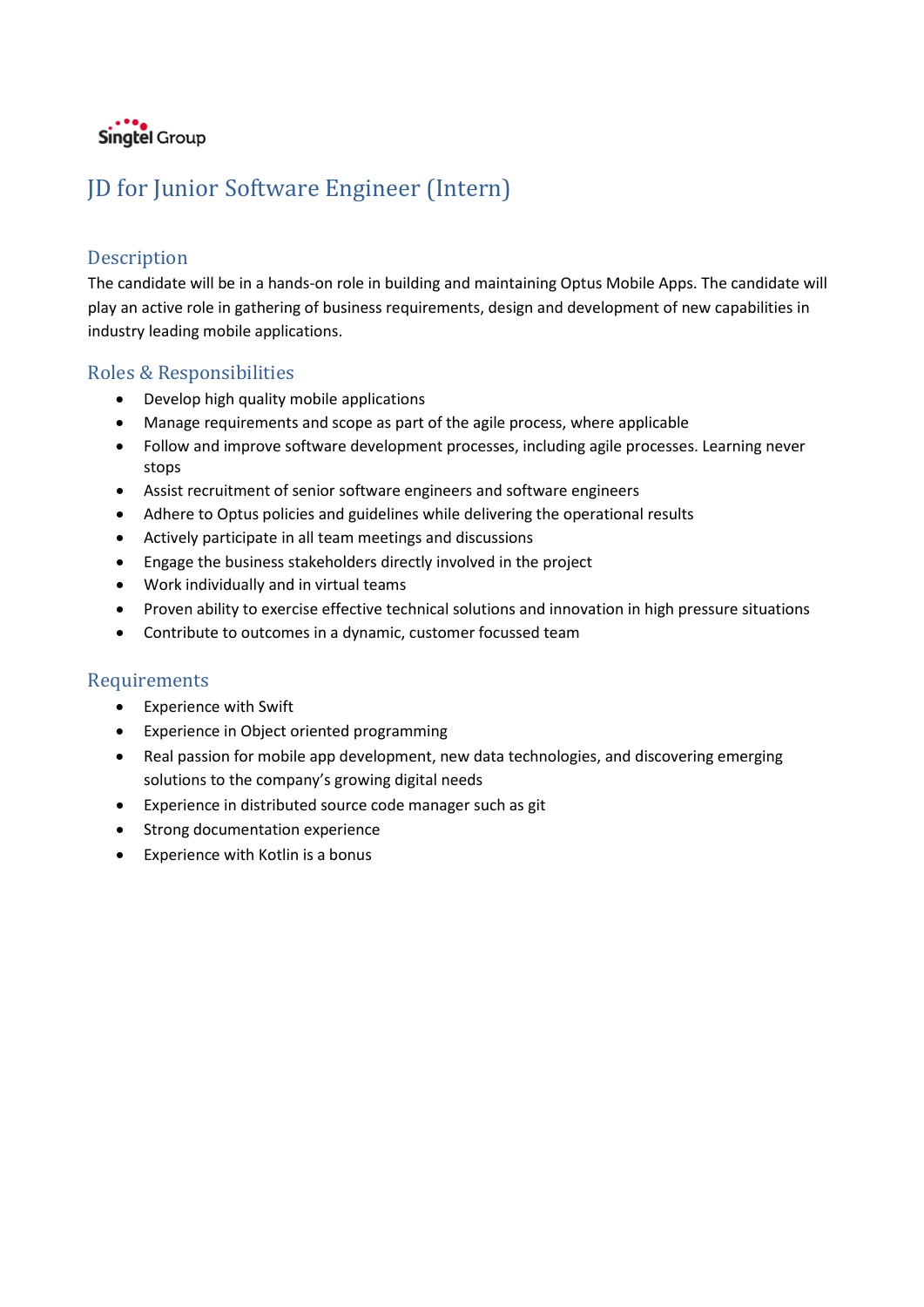

# JD for Software Engineer (Intern)

### **Description**

The candidate will be in a hands-on role in building and maintaining Optus IT Monitoring (Nagios) and Log Analytics (ELK) platform. The candidate will play an active role in gathering of business requirements, design and development of new capabilities and integrations to ensure Infrastructure and Application systems are effectively monitored and alerted.

### Roles & Responsibilities

- Develop, operate and optimize the performance of our IT operations data analytics platform to ensure accurate, reliable and timely delivery of key insights for decision making.
- Build out scalable and reliable ETL pipelines and processes to ingest data from a large variety of upstream data sources.
- Work with service owners to develop near-real-time infrastructure, application data monitoring and analytics use cases, and other API-based use cases.
- Support daily operation of modern high-performance analytical databases and computation engines like Elasticsearch.
- Deploy and manage data pipelines, new data services and analytical reporting dashboards
- Troubleshooting problems, involving the appropriate resources and driving resolution of issues with a focus on minimizing impact to end users.
- Applying best practices for managing cluster, scaling and capacity planning.
- Responsible for identifying monitoring noise and creating effective solutions and alarm plans to address false alerting

- Experience with Elastic
- Experience in Perl and shell scripting
- Real passion for data, new data technologies, and discovering emerging solutions to the company's growing data needs
- Experience in software code management using tools such as GIT
- Strong documentation experience
- Experience with Ansible is a bonus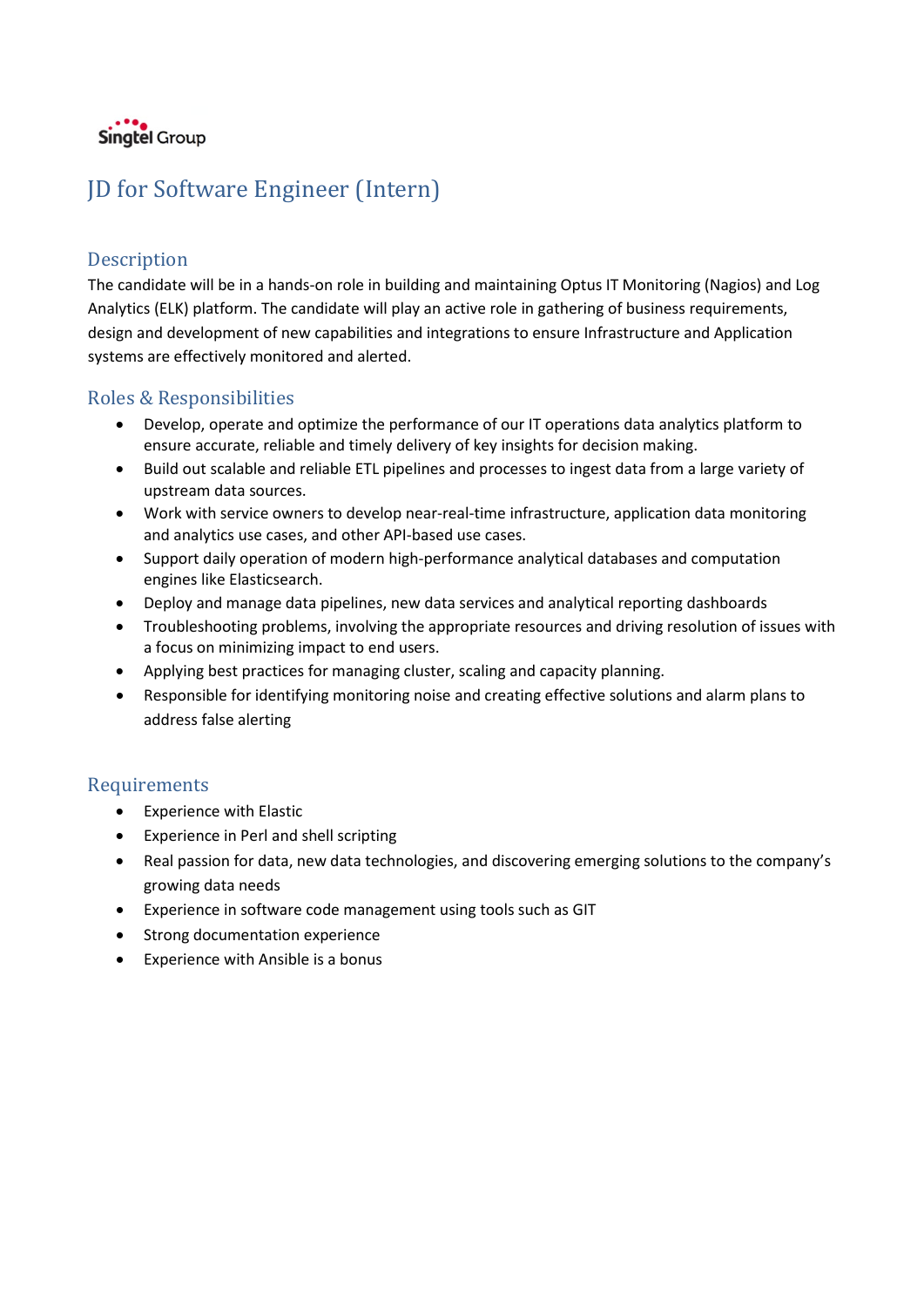

# JD for Workplace Technology Engineer (Intern)

### Description

The candidate will be in a hands-on role in creating modern workplace technology to support Optus employees. Modern workplace technologies and changing rapidly to drive productivity and collaboration across organisation. The candidate will play an active role in the gathering of business requirements, design and development of new capabilities to improve the lives of people at Optus. The candidate will seek opportunities to improve the analytics and insights into workplace technology and help establish opportunities to make change across people, process and technology.

## Roles & Responsibilities

- Examine and research the Modern Workplace technology and make recommendations on how to improve internal systems. Technology includes both hardware (laptops and digital office equipment) and system administration of platforms (O365 and mobility solutions)
- Research the latest updates and changes from the industry and establishing information applicable to Optus as features are released
- Complete all required training courses within the allocated timeframes.
- Maintain key internal systems and services. E.g. User guides, Knowledge bases, etc
- Liaise with stakeholders such as internal and external development teams, and relevant IT teams ensuring ensure all stakeholders are considered and are informed of issues and risks in production.
- Follow Change Management processes and procedures ensuring all necessary documentation is completed in necessary timeframes.
- Maintain security to above industry standards.

- Experience with core Microsoft Technologies (AD, SCCM, PKI, A/V), messaging and collaboration tools, and mobile device management platforms.
- Good knowledge of SOE design and management, including GPOs and PowerShell Software.
- Good knowledge of systems including Microsoft Office 365 and Microsoft Teams.Strong documentation experience
- A strong passion to explore new technology.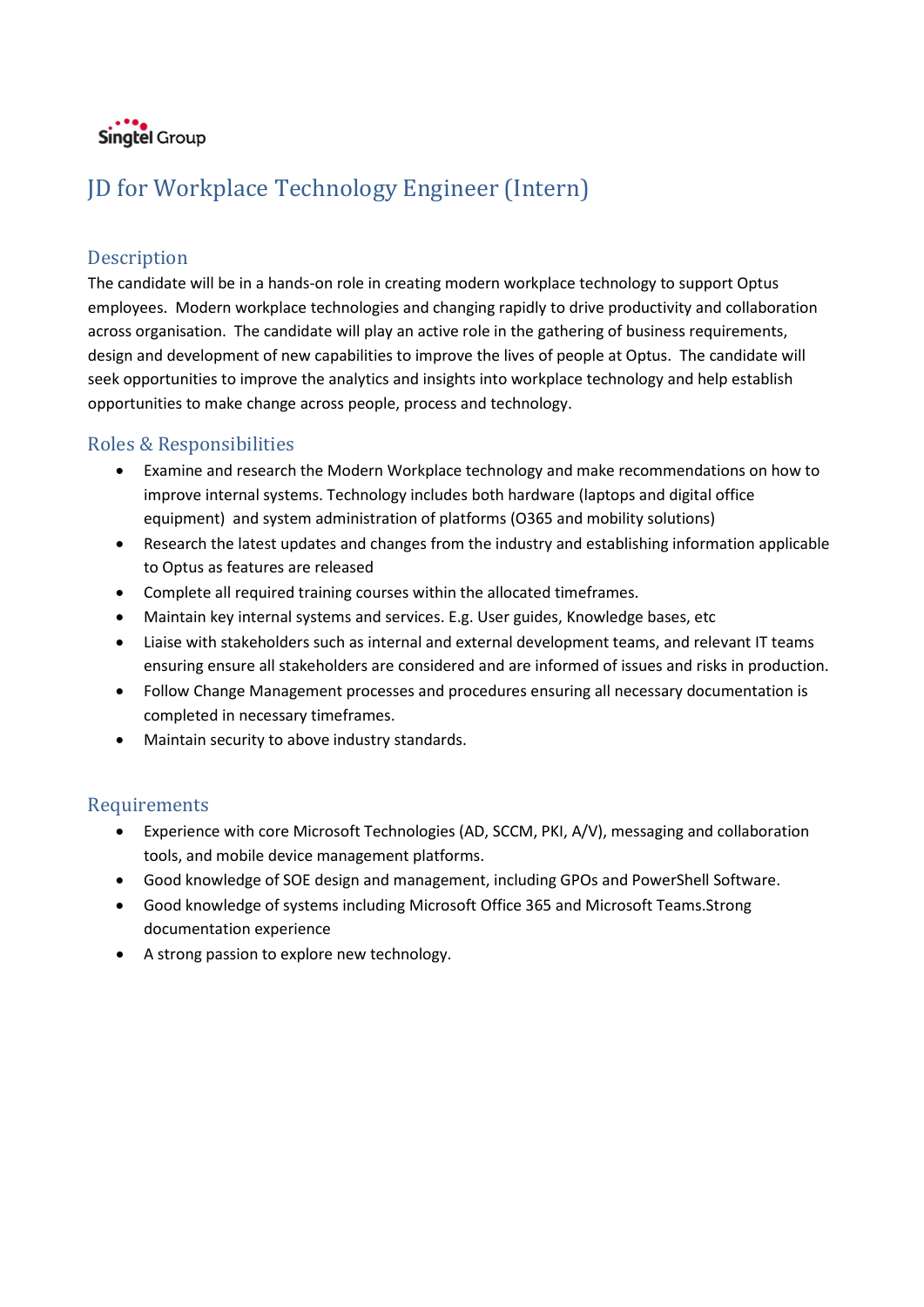

# JD for Solution Designer (Intern)

### Description

The candidate will be working in the End to End Solution Design and Architecture Team under Optus IT Core System (CS). The candidate will work with the guidance of Domain / Senior Architects and Senior Solution Designers and play active role during the software development lifecycle from requirements gathering, initial analysis, end to end solution design and delivery. The candidate will have exposure in the strategic planning, analysis and management of platforms/applications across the business and seek opportunities in establishing best practices.

## Roles & Responsibilities

- Craft and develop the E2E Solution Designs and Component Designs and ensure it is aligned with business goals and objectives.
- Participate in requirements, process and solution reviews, ensures system functionalities & capabilities are future proofed and extensible.
- Collaborate in strategic planning process, and cross-domain solution consultation.
- Craft guidelines, common frameworks and document design templates.
- Translate the business requirements/processes into system qualities and hence into high level application component/interface design specifications and strategies.
- Manage dependencies between application components (within and external to CS) design.
- Analyse impact of change requests, including recommendations.
- Ensure quality of design and operational control characteristics.
- Establish volumetric requirements and performance goals.
- Manage risk identification and mitigation strategies associated with the design
- Document the architecture decisions and communicate to key stakeholders, ensuring the design goals are met and understood.

- Good understanding of Software Development Lifecyle and Agile methodologies.
- Good understanding of System Design Patterns and Frameworks.
- Very good analytical, problem-solving skills and technical know-how.
- Excellent communication and technical writing skills.
- Ability to work effectively with different levels of the organization to understand needs and issues.
- Strong organizational skills to effectively manage many different responsibilities.
- Ability to adapt to sudden and frequent changes in priorities and workload.
- Ability to work under pressure and to both externally and self-imposed deadlines.
- Ability to exercise independent judgment and to work unsupervised for long periods of time.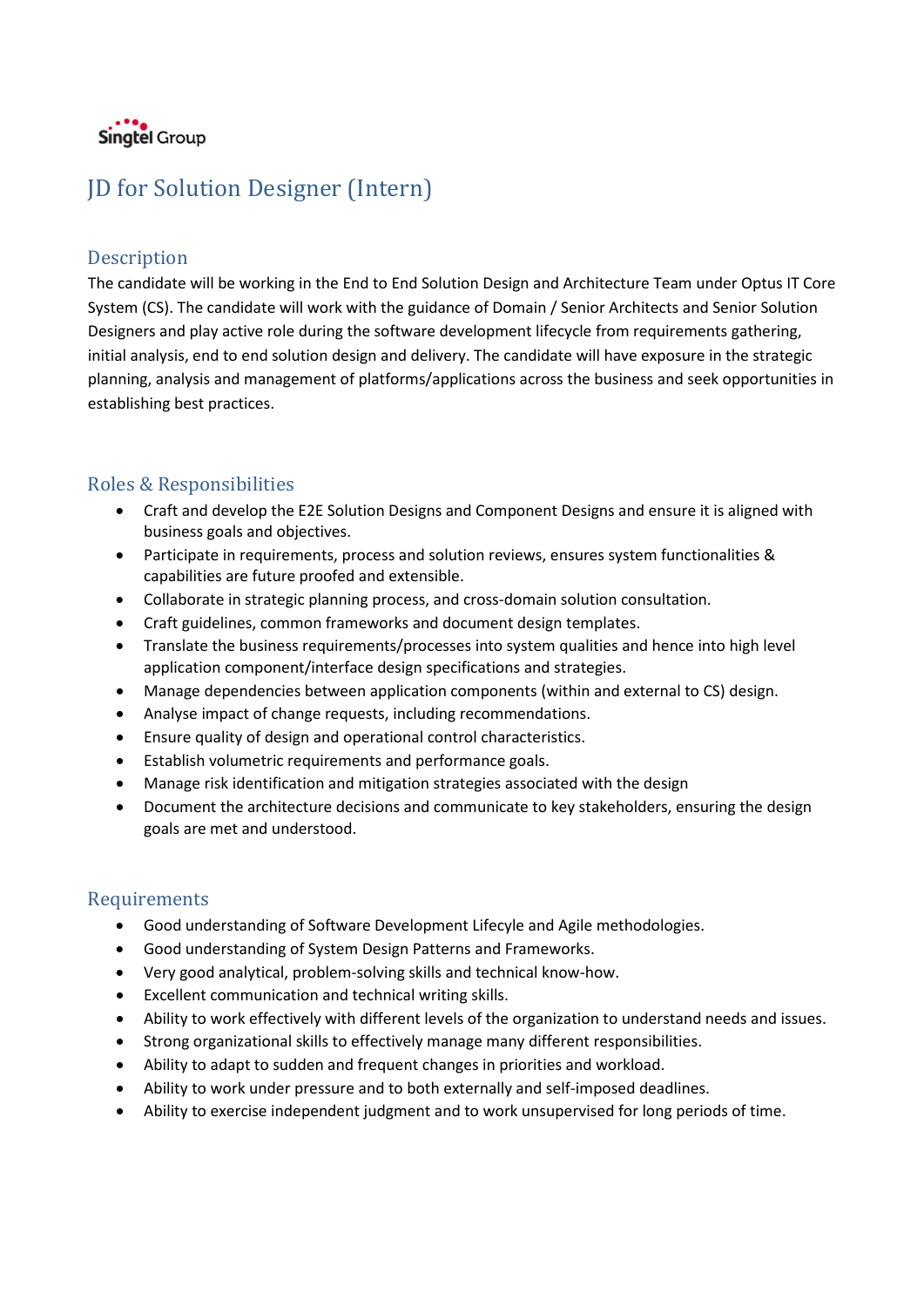

# JD for IT Workplace Operations Analyst (Intern)

### Description

The candidate for Workplace Technology Operation Analyst will be in a hands-on role and be responsible for driving improvements to workplace technologies & transform Optus IT. The candidate will seek opportunities to improve the analytics and insights into workplace technology and help establish opportunities to make change across people, process and technology.

### Roles & Responsibilities

- Examine and research the Modern Workplace technology and make recommendations on how to improve internal systems. Technology includes both hardware (laptops and digital office equipment) and system administration of platforms (O365 and mobility solutions)
- Maintain and build effective working relationships with campus staff and vendors to ensure smooth operations and best services
- Research the latest updates and changes from the industry and establishing information applicable to Optus as features are released
- Complete all required training courses within the allocated timeframes.
- Maintain key internal systems and services. E.g. User guides, Knowledge bases, etc
- Liaise with stakeholders such as internal and external development teams, and relevant IT teams ensuring ensure all stakeholders are considered and are informed of issues and risks in production.
- Identify, diagnose, and resolve recurring and incidental support issues for users of PCs, software, hardware, Av & Voice and connectivity (network / Internet)
- Follow Change Management processes and procedures ensuring all necessary documentation is completed in necessary timeframes.
- Maintain security to above industry standards.
- Identification of operational pain points & provide ideas for improvement
- Show innovation through unique ideas and propose them to the team
- Identify areas of automation & assist with implementation to deliver the strategy of digital transformation in the future business workplace.

- Experience with core Microsoft Technologies (AD, SCCM, PKI, A/V), messaging and collaboration tools, and mobile device management platforms.
- Good knowledge of systems including Microsoft Office 365 and Microsoft Teams. Strong documentation experience
- Knowledge of Windows and/or Linux operating systems
- Demonstrate strong leadership, interpersonal and communication skills
- Should have a strong sense of curiosity and desire for continuous learning and development.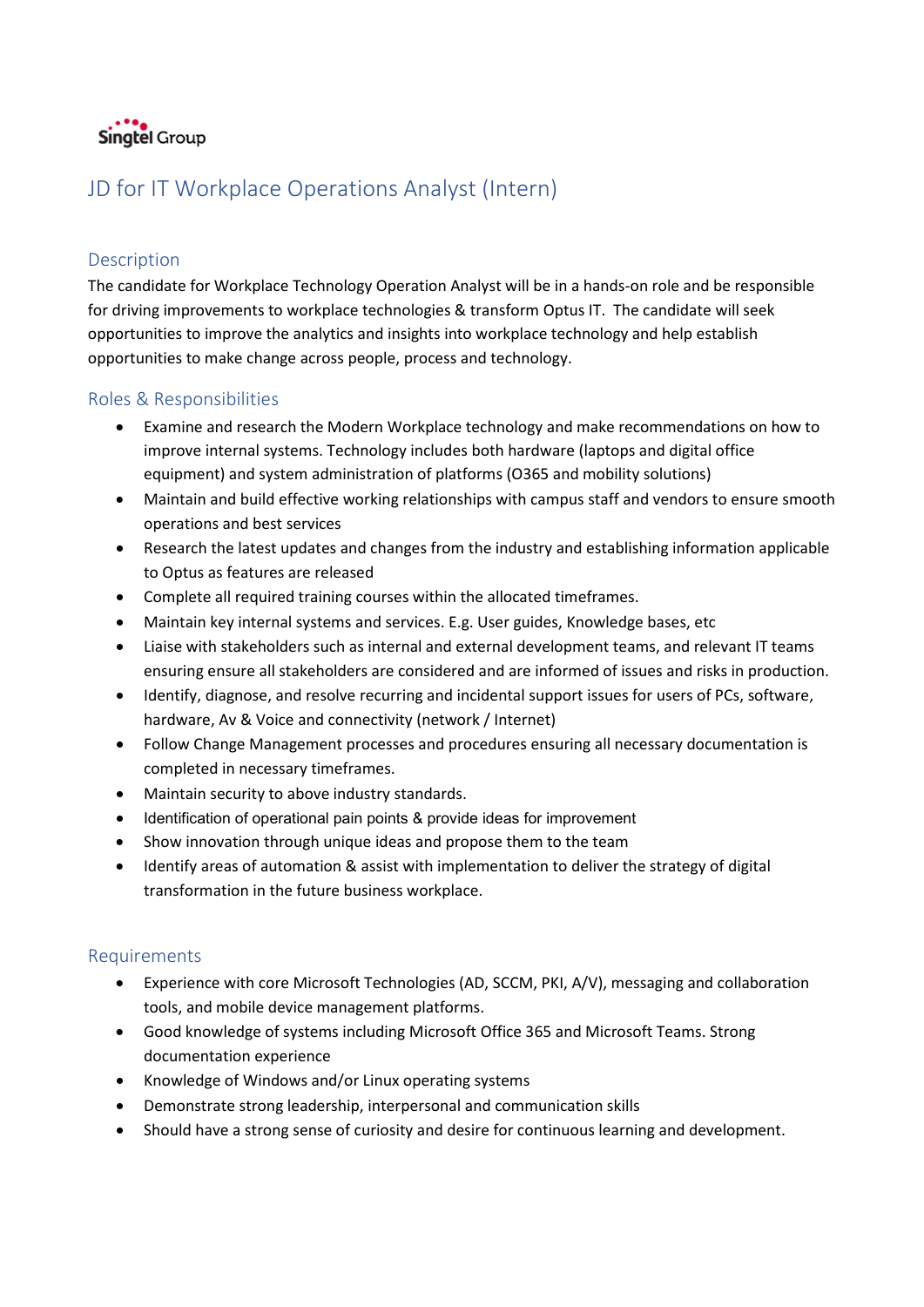

# JD for DPM Continuous Delivery (Intern)

### Description

The candidate will be in a hands-on role in creating visualisation assets in Tableau and PowerBI to monitor internal application performance and work on projects under the supervision of Visualisation leads. Modern workplace technologies are changing rapidly to drive productivity and collaboration across organisation, the candidate will play an active role in analysing data, meeting business requirements, designing and developing solutions to aid with business growth. The candidate will seek opportunities to improve the analytics and automation of workplace processes and help establish opportunities to make change across people, process and technology.

### Roles & Responsibilities

- Analyse and help build data assets with relevant information required to meet business needs.
- Develop and create visualisations/dashboards that highlight key business metrics to automate processing and optimise business intelligence.
- Work with Atlassian products, such as JIRA, to manage and prioritise various tasks.
- Utilise PowerApps to develop various applications for specific projects that assist the DPM team.
- Liaise with stakeholders such as internal teams, and relevant IT teams ensuring all stakeholders are considered and are informed.

- Experience with core visualisation applications such as Tableau and PowerBI.
- Good knowledge of Relational Data Bases such as Teradata and Oracle.
- Knowledge of Big Data technologies and tools.
- Familiarity with PowerApps is a bonus.
- A strong passion to explore new technology.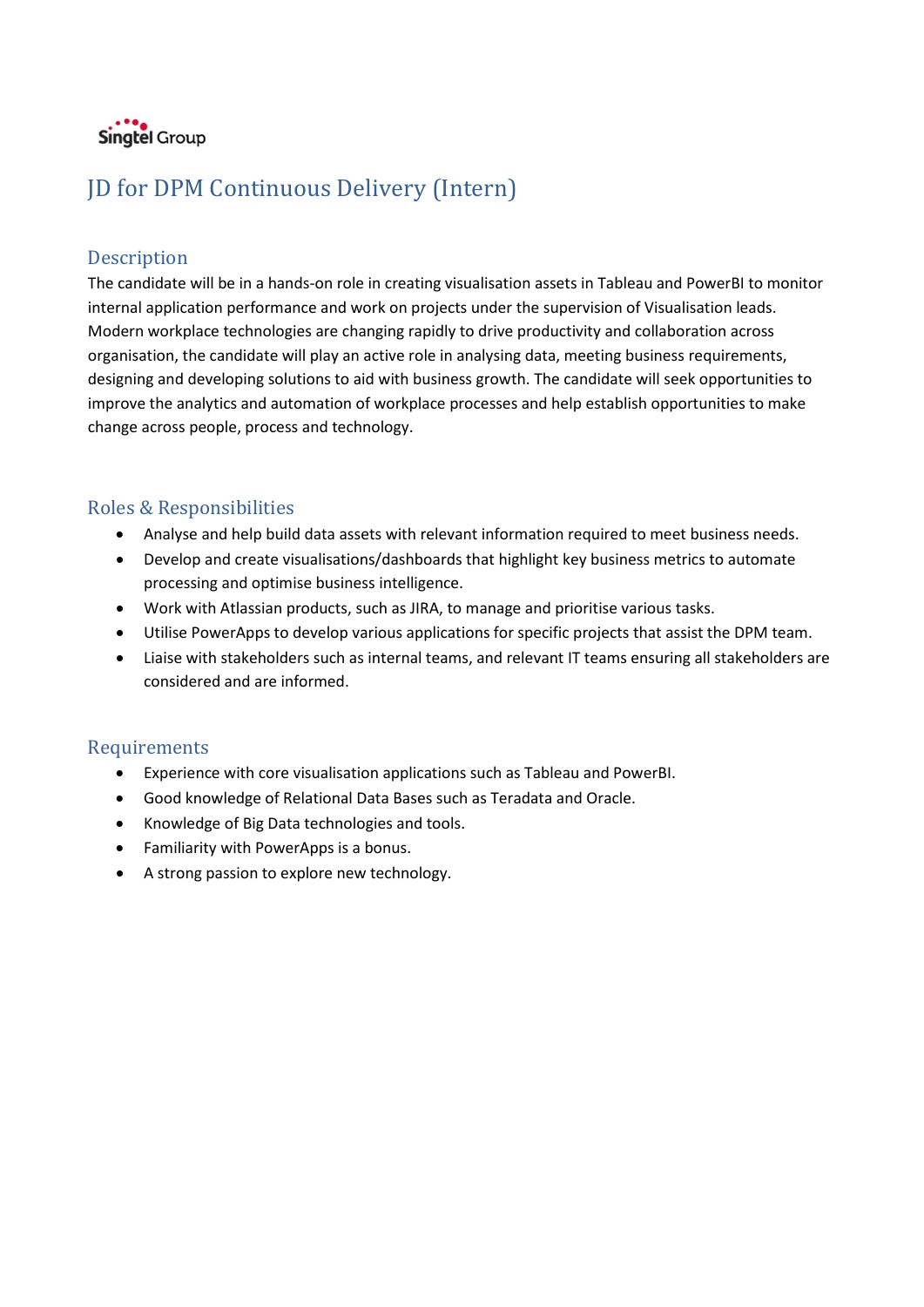| Role                                                                   | <b>Digital Networks Analytics Interns</b>                                                                                                                                                                                                                                                                                                                                                                                                                                                                                                                                                                                                                                                                                                                                                                                                                     |
|------------------------------------------------------------------------|---------------------------------------------------------------------------------------------------------------------------------------------------------------------------------------------------------------------------------------------------------------------------------------------------------------------------------------------------------------------------------------------------------------------------------------------------------------------------------------------------------------------------------------------------------------------------------------------------------------------------------------------------------------------------------------------------------------------------------------------------------------------------------------------------------------------------------------------------------------|
| <b>Team</b>                                                            | Analytics & IoT                                                                                                                                                                                                                                                                                                                                                                                                                                                                                                                                                                                                                                                                                                                                                                                                                                               |
| Key objectives<br>relating to Digital Networks<br>Analytics Internship | Extract insight from raw data<br>$\bullet$<br>Focus on model implementation and its optimisation from<br>$\bullet$<br>the perspective of large data flows<br>Using existing mobile networks data to answer business<br>$\bullet$<br>questions in original new ways<br>Using a range of tools linked to machine learning and data<br>$\bullet$<br>science environments (such as gitlab, jupyter notebooks,<br>python, docker containers, automation tools)<br>Deliver documentation for the completed tasks<br>$\bullet$<br>Various Dev/Ops activities linked to the model execution<br>$\bullet$<br>platform                                                                                                                                                                                                                                                  |
| Key stakeholders<br>And Working Environment                            | <b>Networks</b><br>$\bullet$<br>Digital Networks Analytics & IoT<br>٠<br>Optus Analytics; Data COE<br>٠<br>Optus Business IoT<br>Flexible working hours during core business hours between<br>$\bullet$<br>7am to 7pm                                                                                                                                                                                                                                                                                                                                                                                                                                                                                                                                                                                                                                         |
| What you will learn in this<br>internship                              | The Analytics team in Digital Networks focuses on extracting<br>information from the myriad of data points collected from the<br>mobile network. You will be exposed to various topics ranging<br>from information synthesis from raw data down to contributing<br>to the model execution platform that manages the models in<br>production.<br>You will achieve the following outcomes in this internship:<br>Understand the mobile data ecosystem<br>Hands on experience in information extraction from raw<br>data in the form of models<br>Hands on experience in the model execution platform<br>and the automation processes around it<br>Understand of some of the core business problems<br>where mobile networks data can make a big impact<br>Interaction with the other analytics-related functions<br>across the business including the IoT field |
| Skills and attitude required                                           | Problem solving skills and curiosity to explore and<br>$\bullet$<br>understand underlying phenomena<br>Enthusiasm and willingness to learn new concepts and meet<br>٠<br>new people<br>Ability to think outside the box and be self-motivated                                                                                                                                                                                                                                                                                                                                                                                                                                                                                                                                                                                                                 |